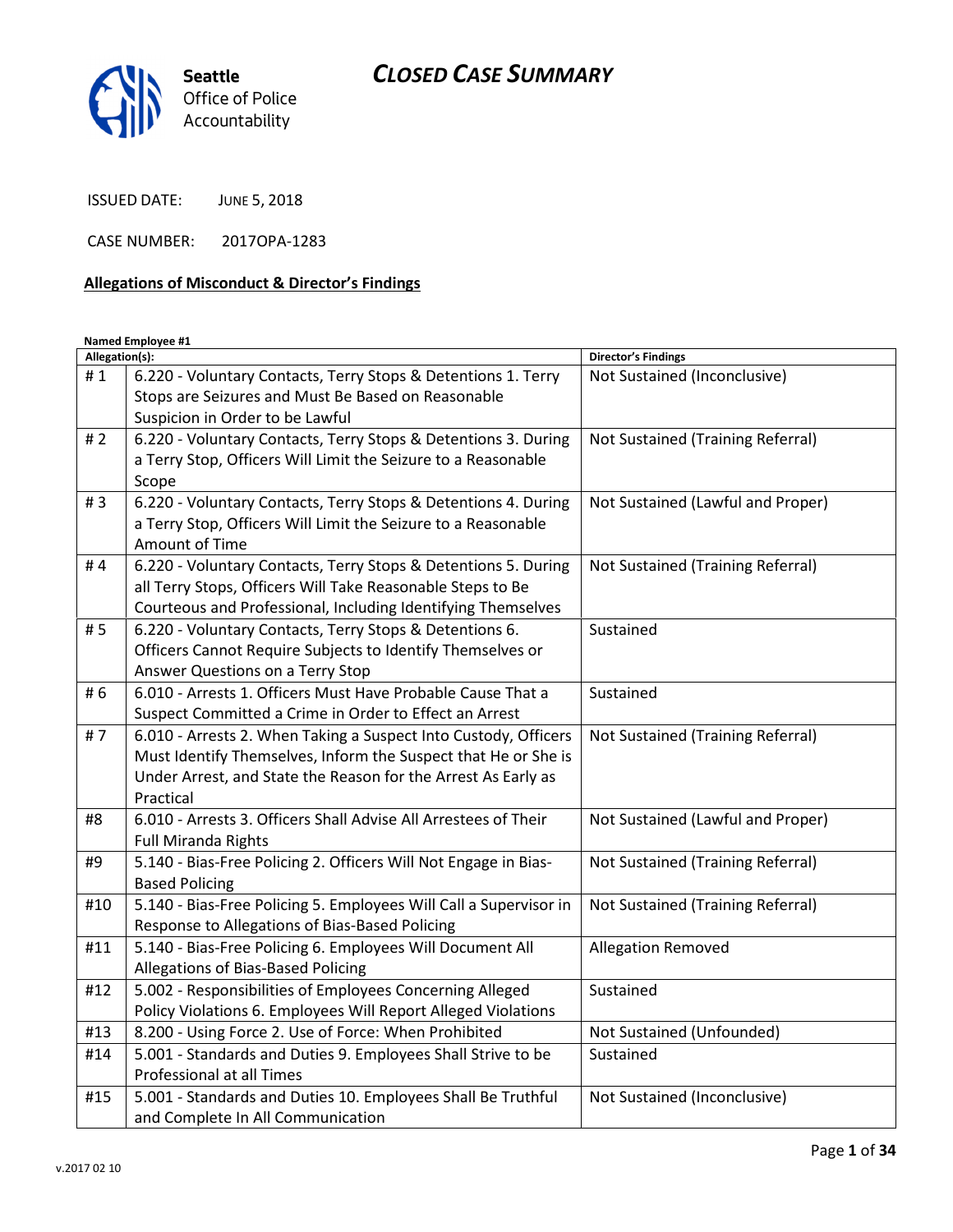

# CLOSE CASE SUMMARY

OPA CASE NUMBER: 2017OPA-1283

| #16                       | 5.001 - Standards and Duties 2. Employees Must Adhere to | Not Sustained (Unfounded) |
|---------------------------|----------------------------------------------------------|---------------------------|
|                           | Laws, City Policy and Department Policy                  |                           |
| <b>Imposed Discipline</b> |                                                          |                           |
| 2 Day Suspension          |                                                          |                           |

| <b>Named Employee #2</b>  |                                                                   |                                   |  |  |
|---------------------------|-------------------------------------------------------------------|-----------------------------------|--|--|
| Allegation(s):            |                                                                   | <b>Director's Findings</b>        |  |  |
| #1                        | 6.220 - Voluntary Contacts, Terry Stops & Detentions 1. Terry     | Not Sustained (Inconclusive)      |  |  |
|                           | Stops are Seizures and Must Be Based on Reasonable                |                                   |  |  |
|                           | Suspicion in Order to be Lawful                                   |                                   |  |  |
| #2                        | 6.220 - Voluntary Contacts, Terry Stops & Detentions 3. During    | Not Sustained (Training Referral) |  |  |
|                           | a Terry Stop, Officers Will Limit the Seizure to a Reasonable     |                                   |  |  |
|                           | Scope                                                             |                                   |  |  |
| #3                        | 6.220 - Voluntary Contacts, Terry Stops & Detentions 4. During    | Not Sustained (Lawful and Proper) |  |  |
|                           | a Terry Stop, Officers Will Limit the Seizure to a Reasonable     |                                   |  |  |
|                           | Amount of Time                                                    |                                   |  |  |
| #4                        | 6.220 - Voluntary Contacts, Terry Stops & Detentions 5. During    | Not Sustained (Training Referral) |  |  |
|                           | all Terry Stops, Officers Will Take Reasonable Steps to Be        |                                   |  |  |
|                           | Courteous and Professional, Including Identifying Themselves      |                                   |  |  |
| #5                        | 6.220 - Voluntary Contacts, Terry Stops & Detentions 6.           | Not Sustained (Training Referral) |  |  |
|                           | Officers Cannot Require Subjects to Identify Themselves or        |                                   |  |  |
|                           | Answer Questions on a Terry Stop                                  |                                   |  |  |
| #6                        | 6.010 - Arrests 1. Officers Must Have Probable Cause That a       | Sustained                         |  |  |
|                           | Suspect Committed a Crime in Order to Effect an Arrest            |                                   |  |  |
| #7                        | 6.010 - Arrests 2. When Taking a Suspect Into Custody, Officers   | Not Sustained (Training Referral) |  |  |
|                           | Must Identify Themselves, Inform the Suspect that He or She is    |                                   |  |  |
|                           | Under Arrest, and State the Reason for the Arrest As Early as     |                                   |  |  |
|                           | Practical                                                         |                                   |  |  |
| #8                        | 6.010 - Arrests 3. Officers Shall Advise All Arrestees of Their   | Not Sustained (Lawful and Proper) |  |  |
|                           | <b>Full Miranda Rights</b>                                        |                                   |  |  |
| #9                        | 5.140 - Bias-Free Policing 2. Officers Will Not Engage in Bias-   | Not Sustained (Unfounded)         |  |  |
|                           | <b>Based Policing</b>                                             |                                   |  |  |
| #10                       | 5.140 - Bias-Free Policing 4. All Employees Share Responsibility  | Not Sustained (Unfounded)         |  |  |
|                           | for Preventing Bias-Based Policing                                |                                   |  |  |
| #11                       | 5.140 - Bias-Free Policing 5. Employees Will Call a Supervisor in | Not Sustained (Training Referral) |  |  |
|                           | Response to Allegations of Bias-Based Policing                    |                                   |  |  |
| #12                       | 5.002 - Responsibilities of Employees Concerning Alleged          | Sustained                         |  |  |
|                           | Policy Violations 6. Employees Will Report Alleged Violations     |                                   |  |  |
| #13                       | 5.001 - Standards and Duties 9. Employees Shall Strive to be      | Sustained                         |  |  |
|                           | Professional at all Times                                         |                                   |  |  |
| #14                       | 5.001 - Standards and Duties 2. Employees Must Adhere to          | Not Sustained (Unfounded)         |  |  |
|                           | Laws, City Policy and Department Policy                           |                                   |  |  |
| <b>Imposed Discipline</b> |                                                                   |                                   |  |  |
| Written Reprimand         |                                                                   |                                   |  |  |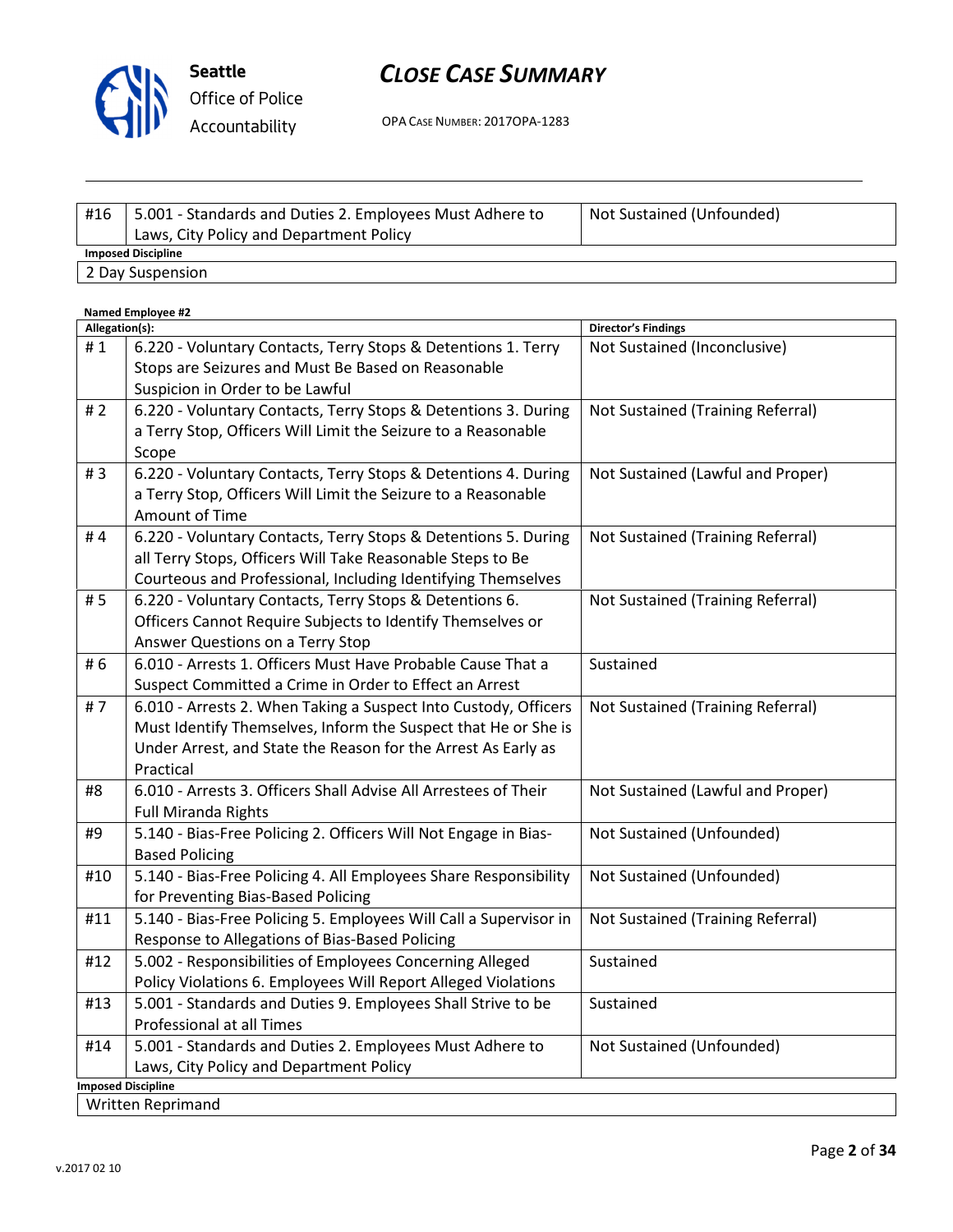

# CLOSE CASE SUMMARY

OPA CASE NUMBER: 2017OPA-1283

| Named Employee #3 |                                                                   |                                   |  |
|-------------------|-------------------------------------------------------------------|-----------------------------------|--|
| Allegation(s):    |                                                                   | <b>Director's Findings</b>        |  |
| #1                | 6.220 - Voluntary Contacts, Terry Stops & Detentions 1. Terry     | <b>Allegation Removed</b>         |  |
|                   | Stops are Seizures and Must Be Based on Reasonable                |                                   |  |
|                   | Suspicion in Order to be Lawful                                   |                                   |  |
| #2                | 6.220 - Voluntary Contacts, Terry Stops & Detentions 3. During    | Allegation Removed                |  |
|                   | a Terry Stop, Officers Will Limit the Seizure to a Reasonable     |                                   |  |
|                   | Scope                                                             |                                   |  |
| #3                | 6.220 - Voluntary Contacts, Terry Stops & Detentions 4. During    | <b>Allegation Removed</b>         |  |
|                   | a Terry Stop, Officers Will Limit the Seizure to a Reasonable     |                                   |  |
|                   | Amount of Time                                                    |                                   |  |
| #4                | 6.220 - Voluntary Contacts, Terry Stops & Detentions 5. During    | Allegation Removed                |  |
|                   | all Terry Stops, Officers Will Take Reasonable Steps to Be        |                                   |  |
|                   | Courteous and Professional, Including Identifying Themselves      |                                   |  |
| # 5               | 6.220 - Voluntary Contacts, Terry Stops & Detentions 6.           | <b>Allegation Removed</b>         |  |
|                   | Officers Cannot Require Subjects to Identify Themselves or        |                                   |  |
|                   | Answer Questions on a Terry Stop                                  |                                   |  |
| #6                | 6.010 - Arrests 1. Officers Must Have Probable Cause That a       | <b>Allegation Removed</b>         |  |
|                   | Suspect Committed a Crime in Order to Effect an Arrest            |                                   |  |
| #7                | 6.010 - Arrests 2. When Taking a Suspect Into Custody, Officers   | <b>Allegation Removed</b>         |  |
|                   | Must Identify Themselves, Inform the Suspect that He or She is    |                                   |  |
|                   | Under Arrest, and State the Reason for the Arrest As Early as     |                                   |  |
|                   | Practical                                                         |                                   |  |
| #8                | 6.010 - Arrests 3. Officers Shall Advise All Arrestees of Their   | <b>Allegation Removed</b>         |  |
|                   | <b>Full Miranda Rights</b>                                        |                                   |  |
| #9                | 5.140 - Bias-Free Policing 2. Officers Will Not Engage in Bias-   | Not Sustained (Unfounded)         |  |
|                   | <b>Based Policing</b>                                             |                                   |  |
| #10               | 5.140 - Bias-Free Policing 4. All Employees Share Responsibility  | Not Sustained (Unfounded)         |  |
|                   | for Preventing Bias-Based Policing                                |                                   |  |
| #11               | 5.140 - Bias-Free Policing 5. Employees Will Call a Supervisor in | Not Sustained (Training Referral) |  |
|                   | Response to Allegations of Bias-Based Policing                    |                                   |  |
| #12               | 5.001 - Standards and Duties 2. Employees Must Adhere to          | Not Sustained (Unfounded)         |  |
|                   | Laws, City Policy and Department Policy                           |                                   |  |

#### Named Employee #4

| Allegation(s): |                                                               | <b>Director's Findings</b>        |
|----------------|---------------------------------------------------------------|-----------------------------------|
| #1             | 5.140 - Bias-Free Policing 7. Supervisors Conduct Preliminary | Not Sustained (Lawful and Proper) |
|                | Inquiry into Bias-Based Policing                              |                                   |
| # $2$          | 5.140 - Bias-Free Policing 5.140–PRO-1 Handling a Bias-Based  | Not Sustained (Lawful and Proper) |
|                | <b>Policing Allegation</b>                                    |                                   |
| #3             | 5.002 - Responsibilities of Employees Concerning Alleged      | Not Sustained (Training Referral) |
|                | Policy Violations 2. Employees Will Assist Any Person Who     |                                   |
|                | Wishes to File a Complaint                                    |                                   |
| #4             | 6.010 - Arrests 6. Screening Sergeant Will Approve Report     | Not Sustained (Training Referral) |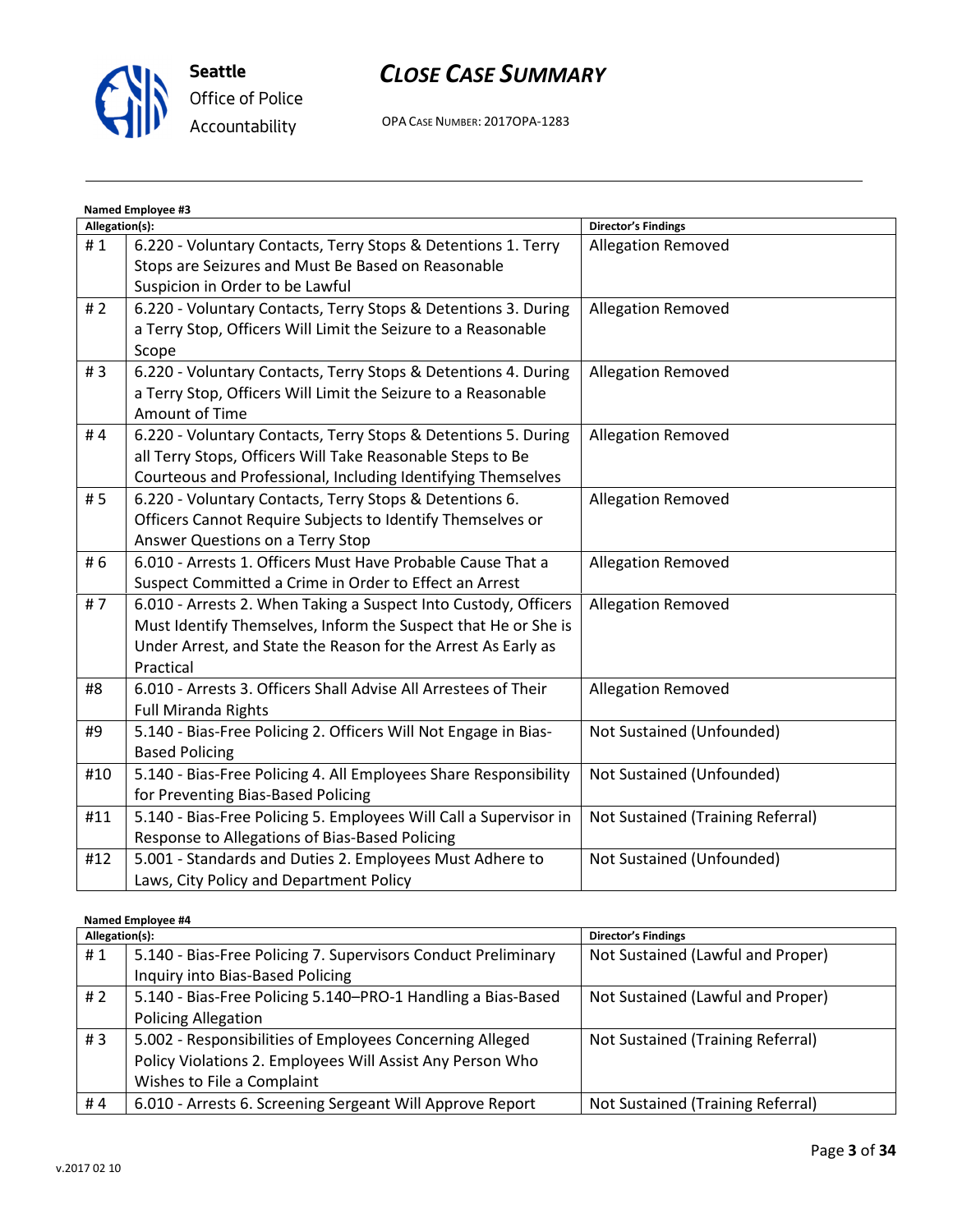## This Closed Case Summary (CCS) represents the opinion of the OPA Director regarding the misconduct alleged and therefore sections are written in the first person.

#### EXECUTIVE SUMMARY:

It was alleged that the Named Employees engaged in various misconduct that arose out of the stop, detention, and arrest of the Complainant.

#### ADMINISTRATIVE NOTE:

At the discipline meeting in this matter, the allegations herein were discussed with the Named Employees' chain of command. While the chain of command agreed that the evidence supported all of OPA's recommended findings, it requested that OPA reconsider two of those findings. Specifically, the chain of command asked that OPA evaluate changing Allegation #2 for Named Employee #1 and Allegation #4 for Named Employee #4. After a robust conversation, OPA agree to change these proposed Sustained findings to Training Referrals.

With regard to Allegation #2 against Named Employee #1, it is undisputed that he violated this policy. NE#1 took actions that elevated the Terry stop of the Complainant into an arrest and he did so in the absence of probable cause for that arrest. However, as flagged by the chain of command, this conduct is already captured by the Sustained findings in Allegation #5, which concerns NE#1 inappropriately compelling identification from the Complainant during the Terry stop and thus converting it into an arrest, and in Allegation #6, which concerns the arrest without probable cause. As such, even though NE#1 acted contrary to this policy, it is unnecessary to also sustain this allegation.

With regard to Allegation #4 against Named Employee #4, the chain of command explained that it was possible that he had truly completed the form but the Versadex system had, in some way, malfunctioned. The chain of command noted that Named Employee #4 had not failed to comply with this policy in the past and wished to give him the benefit of the doubt in this case. As indicated below, when applying a preponderance of the evidence standard, I find it more likely than not that Named Employee #4 simply failed to complete the sergeant's arrest screening report in this case. That being said, and while I believe that the evidence supports sustaining this allegation, I instead issue Named Employee #4 a Training Referral and counseled him to take steps to ensure that he does not commit such an error again in the future.

OPA accordingly amended this DCM for the first time, changing the recommended finding for Named Employee #1, Allegation #2, as well as the finding for Named Employee #4, Allegation #4.

At the Loudermill hearing for both Named Employee #1 and Named Employee #2, both officers contended that Allegation #4 was duplicative. This allegation concerns SPD Policy 6.220-POL-5, which requires officers conducting a Terry stop to take reasonable steps to be courteous and professional, including identifying themselves. After further review of this matter, including discussions at the Loudermill, I agree that the language concerning professionalism in this policy captures the same conduct that was addressed in SPD Policy 5.001-POL-10

Named Employee #1 reiterated his statements from the OPA interview that he did not recall whether he gave his name and the basis for the stop to the Complainant. He stated, however, that the Complainant knew who he was after looking at his nametag and, accordingly, it was unnecessary to then provide his identifying information. At his Loudermill, Named Employee #2 recognized that while he did not identify himself, he thought that it was the obligation of the primary officer, not him, to identify himself at the outset of the stop and to provide the reason for the stop. He further stated that he now makes a point to do so. I do not find this interpretation to be unreasonable, even if it is not reflected by the plain language of the policy.

As such, I amend this DCM for the second time. In doing so, I recommend reversing Allegation #4 against both Named Employee #1 and Named Employee #2 from a Sustained finding to a Training Referral.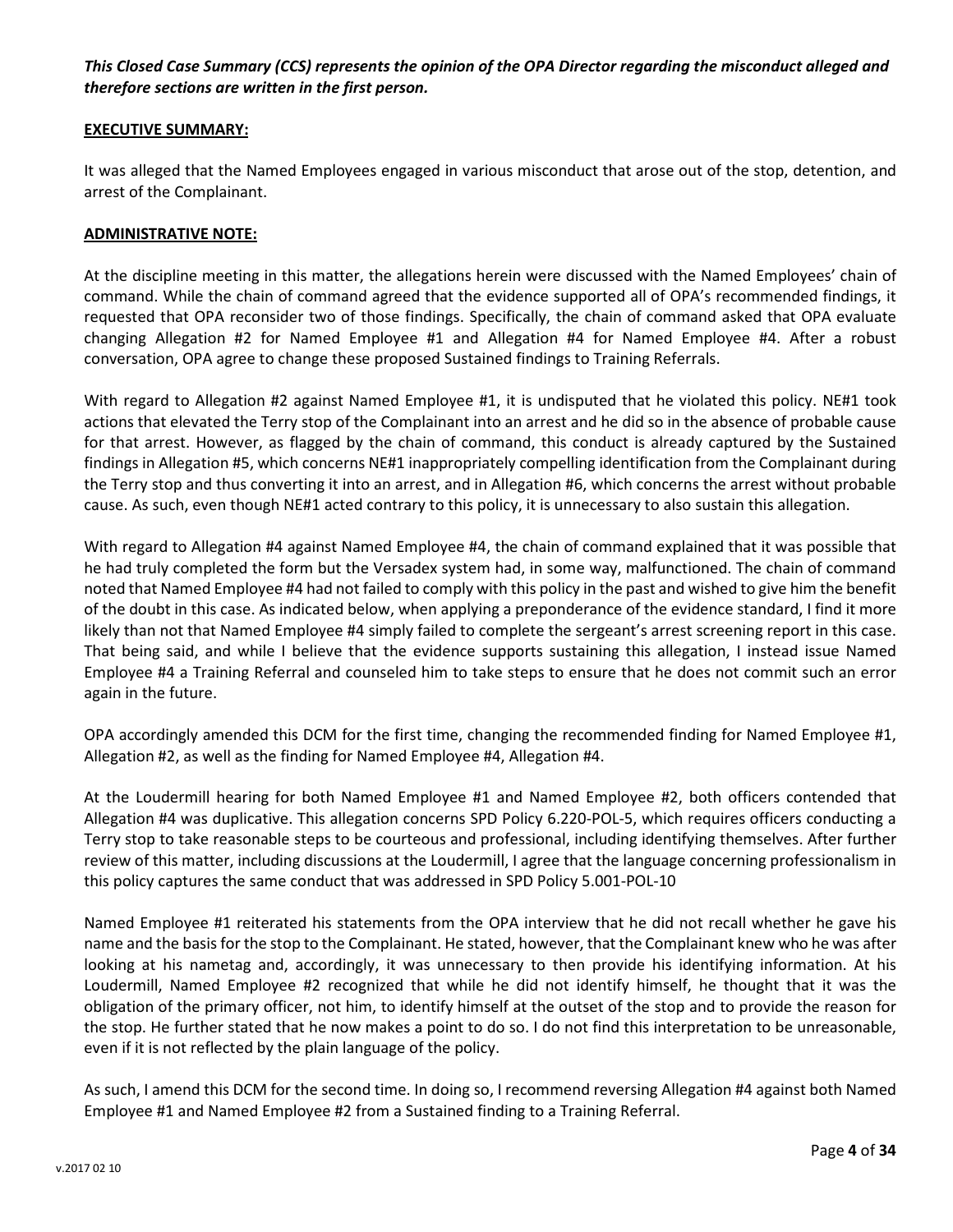## CLOSE CASE SUMMARY

OPA CASE NUMBER: 2017OPA-1283

### STATEMENT OF FACTS:

#### 1. Overview

Named Employee #1 (NE#1), Named Employee #2 (NE#2), and Named Employee #3 (NE#3) initiated contact with the Complainant, who was sitting on a low concrete wall. During this contact, which developed from a Terry stop to an arrest, it was alleged that the Complainant had possession of a blue bag that the officers believed did not belong to him. As a result of the police contact, the Complainant made a number of allegations of misconduct. These allegations were relayed to the officers' supervisor, Named Employee #4 (NE#4), who responded to the scene. NE#4 spoke with the Complainant, screened his arrest, and ultimately referred his allegations of misconduct to OPA.

OPA initiated this investigation into the Named Employees' conduct. As a general matter, it was alleged that NE#1, NE#2, and NE#3 detained the subject without reasonable suspicion, extended that conduct for an unreasonable amount of time, inappropriately required identification, and arrested the subject without probable cause to do so. It was further alleged that these officers engaged in a possible violation of law during their search of the Complainant and that all of the officers failed to report the Complainant's allegations of misconduct to a supervisor. Both NE#1 and NE#2 were alleged to have been unprofessional. Lastly, NE#1 was alleged to have engaged in dishonesty and to have used force against the Complainant when prohibited.

NE#4 was alleged to have failed to properly screen the arrest report and to have failed to conduct a Bias Review as required by policy when the subject complained he was the victim of profiling.

### 2. General Offense Reports

### a. NE#1's Report

NE#1 authored the main General Offense Report ("GOR"). NE#1 wrote that he observed the Complainant sitting with a blue denim bag. He reported that he "knew" the bag belonged to a female he had interacted with an hour earlier in the same general location. NE#1 wrote that this female had a medical emergency and had to be transported to the hospital. NE#1 stated that he left the scene before the female was transported and NE#1 speculated that she "must have left her bag." NE#1 indicated that the Complainant was not present at the time the officers made contact with the female or when the officers summoned aid for her.

NE#1 wrote that he made contact with the Complainant to investigate whether he had violated SMC 12A.08.100, which governs "Appropriation of Lost or Misdelivered Property." NE#1 stated that he informed the Complainant of the basis for the stop and asked for his name. NE#1 indicated that the Complainant provided his first name, "but refused to provide his last name." NE#1 reported that the Complainant appeared to be wearing a backpack containing hammers. When asked, the Complainant stated that the hammers were for "framing." NE#1 wrote that he informed the Complainant that he was being detained and asked him to remove his backpack. The Complainant initially refused but NE#1 stated that he was able to "de-escalate" and talk the Complainant into placing his backpack onto the ground. NE#1 reported that due to loud traffic, he had difficulty hearing the Complainant.

NE#1 stated that he asked the Complainant multiple times to put of the lit cigarette he was holding. NE#1 asserted that this lit cigarette was a potential weapon that could be used to burn him or be thrown at his face and cause him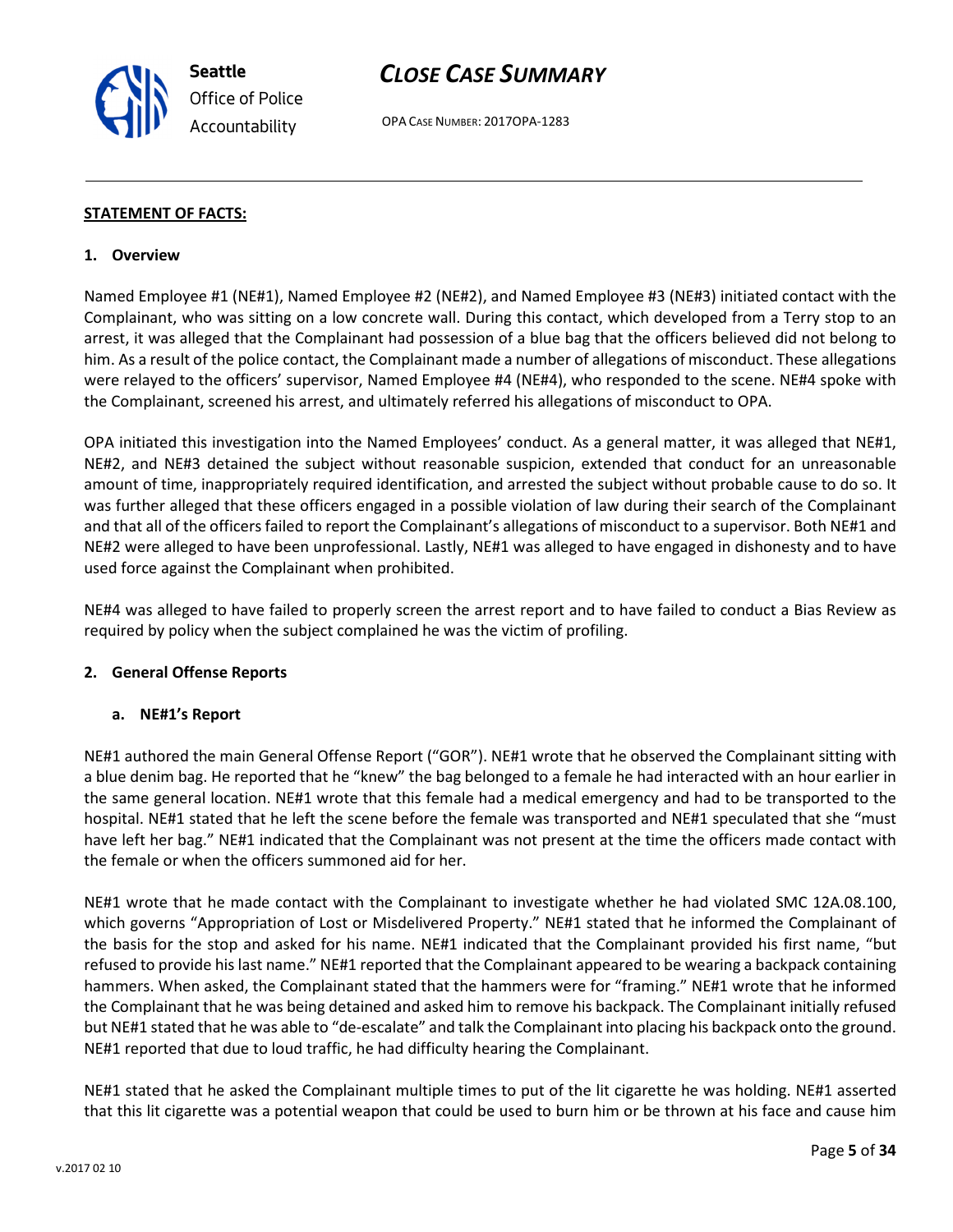

# CLOSE CASE SUMMARY

OPA CASE NUMBER: 2017OPA-1283

to "flinch." NE#1 asked the Complainant to put out his cigarette multiple additional times but he did not do so. NE#1 reported that he stood in close proximity to the Complainant to "stop or mitigate any potential threat" against himself or other officers. NE#1 also stated that the Complainant was sitting on a short wall and could easily stand up and charge" NE#1 or the other officers. NE#1 reported that his leg "brushed against" the Complainant.

NE#1 stated that he asked the Complainant his last name and the Complainant responded, "Don Lee." NE#1 repeated this back to the Complainant and the Complainant again stated that this was his last name (the Complainant's last name is Donnelley). NE#1 reported that he believed that the Complainant was giving him a false first and last name.

NE#1 wrote that the Complainant told him that the bag he was sitting next to belonged to his girlfriend. He refused to divulge his girlfriend's name. NE#1 stated that he also spoke to a woman who worked at a business on Aurora Avenue. She told NE#1 that she observed the bag left at the scene and saw that the Complainant "grabbed it" and moved the bag to where he was sitting when he was later contacted by the police. NE#1 reported that he later pulled surveillance video and saw that it recorded the Complainant taking the bag.

NE#1 stated that he again asked the Complainant for his name but could not hear him very well over the traffic. NE#1 wrote that the Complainant refused to give him name when asked again, but agreed to do a fingerprint scan. The Complainant asked to speak with a supervisor and NE#4 was summoned to the scene. NE#1 reported that NE#4 asked the Complainant for his name and the Complainant refused to provide it. NE#1 wrote the following: "Since I could not determine if [the Complainant] was in legal possession of the property I arrested [the Complainant] for Appropriation of Lost or Misdelivered property."

## b. NE#2's Report

NE#2 reported that he "assisted in detaining the Complainant "who appeared to be in possession of a bag which we had observed earlier with another individual." NE#2 stated the he was the cover officer while NE#1 contacted the Complainant. NE#2 wrote that he tried to identify the Complainant verbally and with a fingerprint ID. NE#2 reported that the subject "refused both." NE#2 wrote that he assisted NE#1 in taking the Complainant into custody.

## c. NE#3's Report

NE#3 reported that he "provided cover" when NE#1 made contact with the Complainant. NE#3 stated that it was his understanding that the Complainant was not cooperating with officers. NE#3 became aware that the Complainant wanted to speak with a supervisor and NE#3 contacted NE#4. He then saw NE#1 arrest the Complainant and assisted in the search incident to arrest.

NE#3 wrote that he spoke to employees of the business on Aurora Avenue who reported that they had observed the Complainant "walking and hanging around the front of the business." He reported that the employees stated that, at one point, the subject "picked up a bag that he did not arrive with and walked off southbound." The employees told NE#3 that they had video of the incident that they would email to NE#1.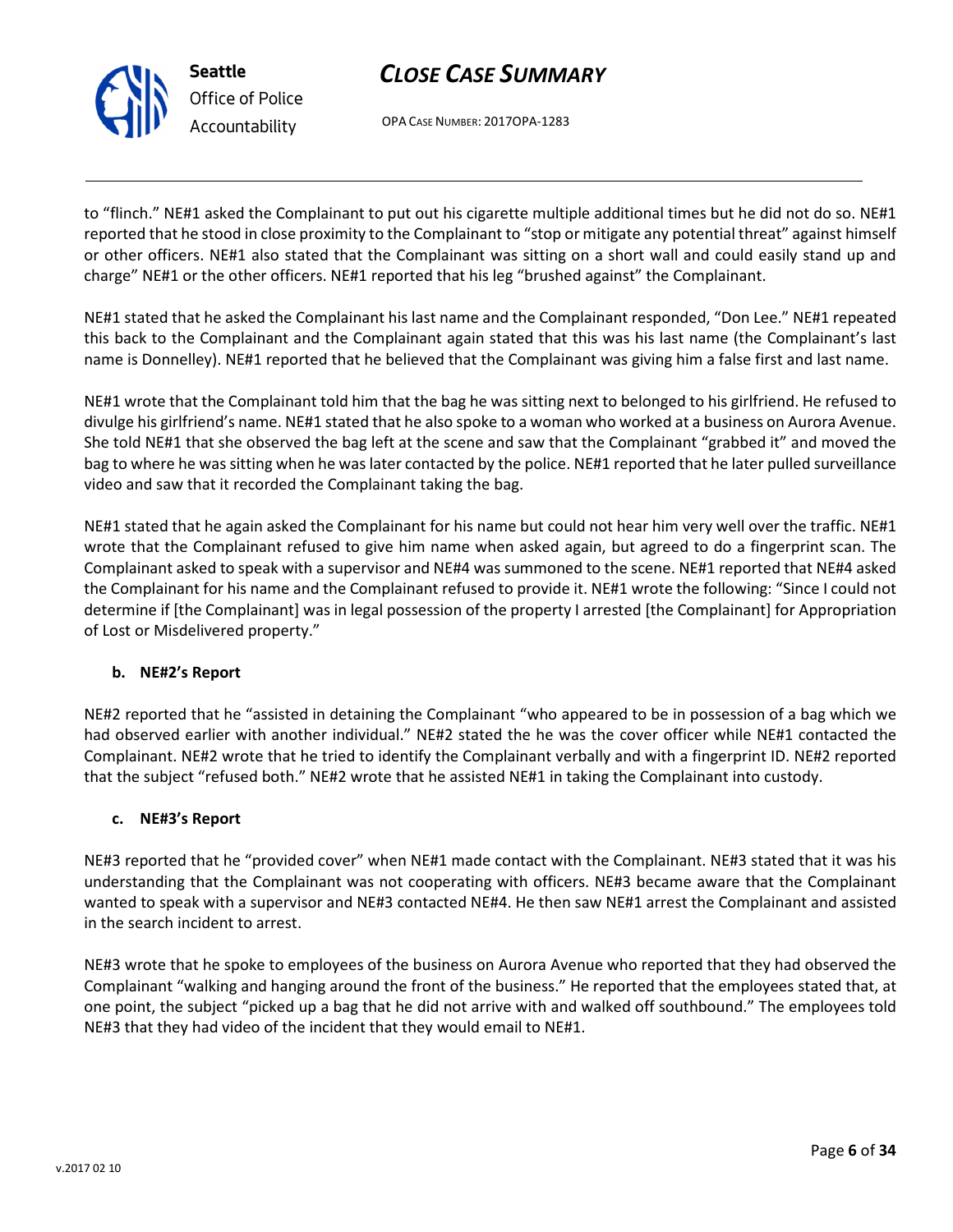OPA CASE NUMBER: 2017OPA-1283

#### 3. Video of the Incident

#### a. Department Video

The substance of the officers' BWV and In-Car Video is comprehensively detailed in pages 10 through 15 of the Case Summary attached to OPA's casefile.

### b. Surveillance Video

OPA reviewed three surveillance videos taken from the business where the woman left her bag. The first video records the officers' contact with the woman, which occurred approximately one hour before their interaction with the Complainant. Notably, the woman and her bag are not captured on this video. The video shows the officers' arrival at the scene and their interaction with someone, who OPA presumes is the woman. The video depicts the Seattle Fire Department (SFD) arriving and then an ambulance. A female then walks into the view of the camera and stands in front of the business. She speaks with one of the officers for a period of time. SFD departs the scene and, at the time the video ends, the ambulance is still there.

The second and third videos show the Complainant in the vicinity of the business. The first video, which is approximately four and a half minutes in length, shows the Complainant walk near the doorway and pick something up. The item appears to be a bag. The video does not show him walking away with the bag. The second video, which is less than two minutes, shows the Complainant pick up a bag and walk from the scene. OPA cannot definitively determine that this is the bag that was possessed by the woman or later found with the Complainant.

### 4. OPA Investigation

Pursuant to the Complainant's request, NE#4 initiated an OPA investigation on his behalf. The Complainant alleged that: there was no legal basis for his detention and arrest; the officers were biased against him due to his status as an unsheltered individual; dishonesty on the part of NE#1; rudeness and unprofessionalism on the part of NE#1; force used by NE#1 in the form of NE#1 poking the Complainant in the chest and stepping on his foot; and NE#1 "touching his penis" during the search of the Complainant's person.

OPA then initiated its investigation into this matter. OPA's investigation included, but was not limited to, reviewing the documentation generated by the officers, the Department and surveillance video, and the bag found in the Complainant's possession. OPA further interviewed the four Named Employees and one witness officer. As detailed more fully below, OPA attempted to interview both the Complainant and the woman. OPA interviewed two other civilian witnesses who were employed by the business on Aurora Avenue.

### 5. Named Employee Interviews

#### a. NE#1's OPA Interview

NE#1 stated that earlier on the date in question, he and NE#2 were riding together on Aurora Avenue when they came upon a woman who was suffering a medical incident. NE#1 stated that they called medical assistance for her and she



Seattle Office of Police Accountability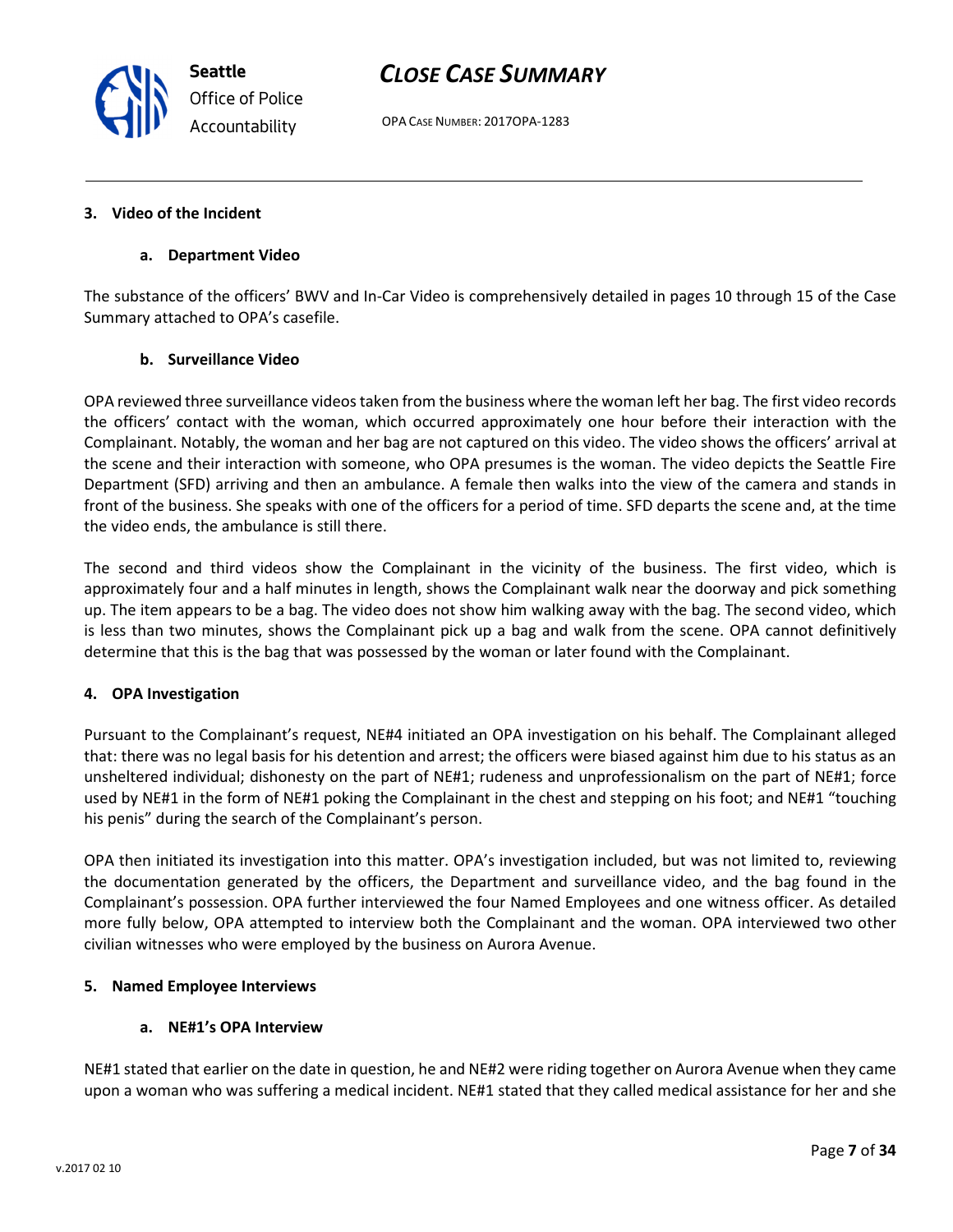

OPA CASE NUMBER: 2017OPA-1283

was being loaded into or was inside the ambulance when NE#1 and NE#2 left the scene. NE#1 indicated that the woman had several bags with her. NE#1 stated that he did not see the Complainant at that time.

NE#1 told OPA that approximately one hour later saw the Complainant sitting on a low wall. He had a "denim beach bag" with him that looked similar to the bag that NE#1 had observed with the woman. NE#1 stated that the bag was "unique." NE#1 believed that it was not the Complainant's bag and he, NE#2, and NE#3 made contact with the Complainant. NE#1 acknowledged that he first told the Complainant that he had seen him flagging the officers down. However, he admitted to OPA that he never actually saw that and it was only told to him by NE#2. NE#2's raising of the flagging to NE#1 was what initially put NE#1's attention onto the Complainant. NE#1 further acknowledged that he did not raise the Complainant's possession of the bag until around one minute into the contact.

NE#1 stated that almost immediately upon approaching the Complainant, he perceived some officer safety issues, including a lit cigarette and the positioning of the Complainant's feet that suggested to NE#1 that the Complainant might try to run. NE#1 described himself as "chill" and "sociable" at the inception of the contact. The Complainant asked why he was being contacted, but NE#1 did not immediately provide that information due to the traffic on Aurora and the perceived officer safety issues. NE#1 said that he asked the Complainant what his name was and the Complainant provided his first name. NE#1 stated that, during his interaction with the Complainant, the Complainant made frivolous allegations towards him. He told OPA that he countered those accusations with "tough" talk. NE#1 denied that any of his statements to the Complainant rose to the level of unprofessionalism.

NE#1 stated that the contact was a Terry stop at its inception. He believed that he had reasonable suspicion that the bag did not belong to the Complainant and had a lawful basis to further investigate this. NE#1 recognized that the Complainant told the officers to call "Janine," but confirmed that he did not do so. He did not know if any of the other officers did so either. NE#1 asserted that this was not done due to the officers' other responsibilities surrounding the Complainant's arrest. NE#1 agreed that it was possible that such a conversation with "Janine" could have either strengthened or vitiated probable cause to arrest.

NE#1 asserted that the Complainant made contradictory statements during his detention. As an example, NE#1 stated that the Complainant first told them that his name was "Ryan" and then told NE#1 that it was instead "Don Lee." NE#1 stated that they later learned that "Ryan Donnelley" was the Complainant's name, but NE#1 still contended that it was contradictory evidence at the time. NE#1 also contended that the Complainant alternatively claimed that the bag belonged to both him and his girlfriend.

NE#1 denied that he exceeded the scope of the Terry stop. NE#1 denied that he required the Complainant to provide his identification and stated that they were just giving the Complainant more "opportunities" to provide accurate information. NE#1 later contended that the demand for the Complainant's identification was merely a "ruse." Lastly, NE#1 told OPA that, even if the demand for identification turned the stop into a de facto arrest, they had probable cause. NE#1 agreed that the Complainant was probably under arrest at the time of the demand for identification. NE#1 stated that the Complainant was detained for approximately 33 minutes. He stated that probable cause to arrest was developed about halfway through and that 15 minutes was a reasonable length to detain someone as a matter of law.

NE#1 contended that there was probable cause to arrest the Complainant for misappropriation of the bag. He stated that the statement from the female witness was the most significant evidence that pushed reasonable suspicion to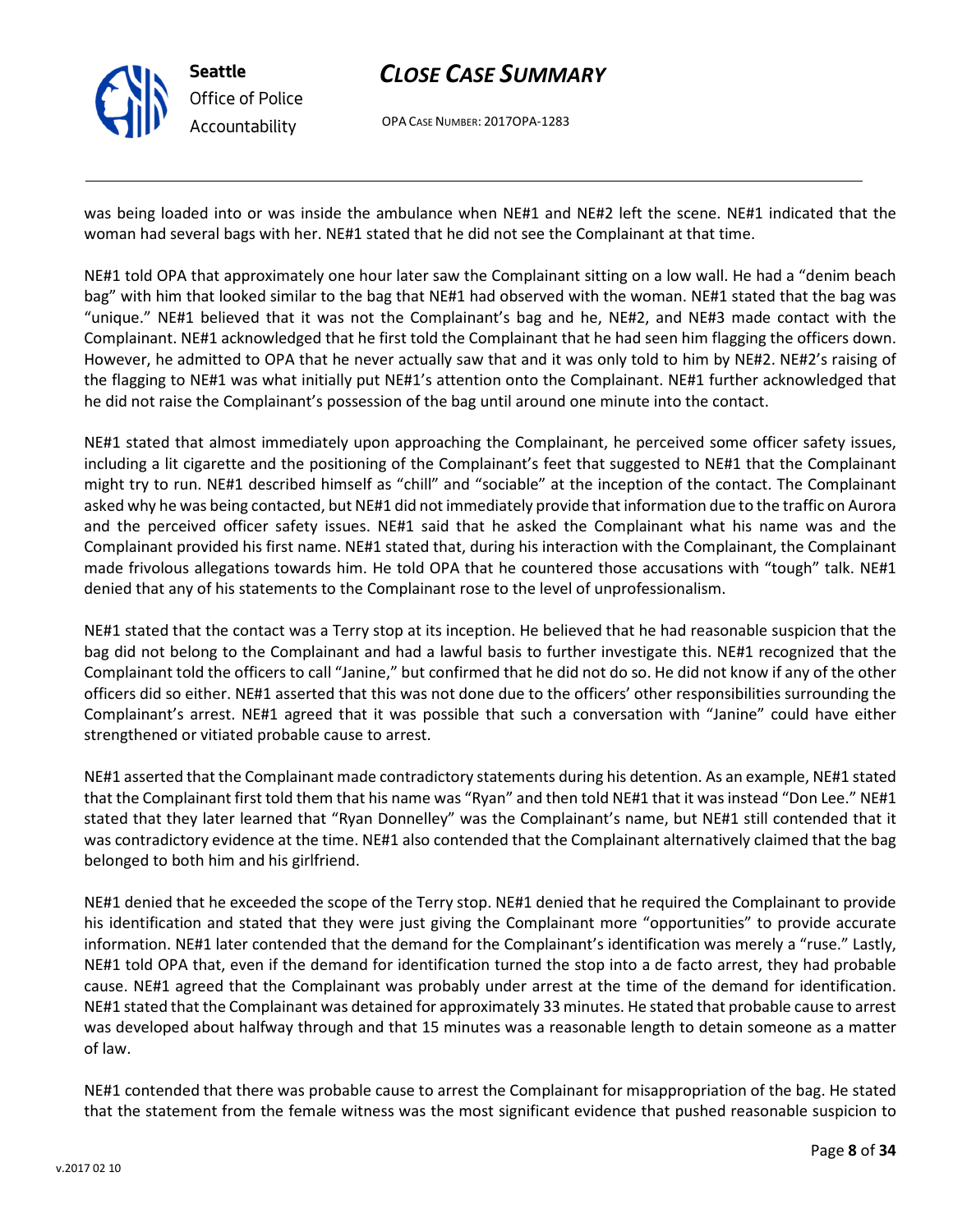

OPA CASE NUMBER: 2017OPA-1283

probable cause. NE#1 told OPA that he did not identify himself at the time of arrest, but stated that the Complainant read his name off of his uniform and he provided the Complainant with his serial number. NE#1 told OPA that the Complainant was read Miranda warnings by another officer.

NE#1 denied that the detention or arrest of the Complainant was based on bias. When asked about why he told the Complainant that he was profiling him, NE#1 explained that he was profiling the Complainant for his criminal behavior. NE#1 did not report the allegation of profiling to a supervisor and did not believe that he was required to do so based on his reading of the policy. While a supervisor eventually came to the scene, NE#1 stated that he was not called there based on the Complainant's profiling allegation.

NE#1 told OPA that he did not use any force during the initial contact. He mentioned that he "brushed up" against the Complainant once. He stated that he did so when he moved closer to the Complainant. He told OPA that he moved closer both because of the noise of the traffic and to mitigate any potential threats to his person, including the threat he perceived from the lit cigarette. He also touched the Complainant to let him know that he was speaking directly to him. NE#1 used de minimis force to handcuff the Complainant. Lastly, NE#1 stepped on the Complainant's shoe. While NE#1 did not initially recall that the Complainant complained of pain during the handcuffing, he heard the complaint and his response to the complaint when watching his BWV. He stated that he would have reported this to a supervisor. NE#1 stated that he did not use force to punish or retaliate against the Complainant or because the Complainant was verbally confrontational towards him.

NE#1 denied touching the Complainant in an inappropriate or unlawful way during the search incident to arrest. He stated that he searched the Complainant's groin area, but that he did so to ensure that there were no weapons secreted there. He indicated that this was his practice when conducting such searches. NE#1 believed that the Complainant's allegation concerning the search was made in the presence of NE#4.

Lastly, NE#1 denied engaging in dishonesty when he conveyed what the female witness told him to his fellow officers. He explained that he relayed generalities that were based on his perception of what was said to him. He did not believe that it was materially inaccurate.

## b. NE#2's OPA Interview

NE#2 stated that he and other officers were riding southbound on Aurora when he observed the Complainant "flipping" him off. He also recounted observing a bag sitting next to the Complainant that he believed belonged to the woman that the officers had interacted with earlier that day. He, NE#1, and NE#3 then made contact with the Complainant. NE#2 recalled that the woman who had possessed the bag went to the hospital and, when she was transported, she did not want to bring the bag with her. NE#2 suspected that it was because she had drugs in the bag.

NE#2 stated that the interaction started as a social contact but that it elevated in a Terry stop very shortly thereafter when he notified NE#1 about the bag. NE#2 stated that he saw the bag before the contact. When asked why, if the bag was the basis for the reasonable suspicion it was not mentioned until over one minute into the stop, NE#2 stated that he was not sure that NE#1 was aware of the bag, and, when NE#1 did not address it, NE#2 brought it up. NE#2 stated that, during this incident, NE#1 was the primary officer. NE#2 asserted that he participated somewhat in the interaction, and that NE#3 was the cover officer and had virtually no interaction with the Complainant.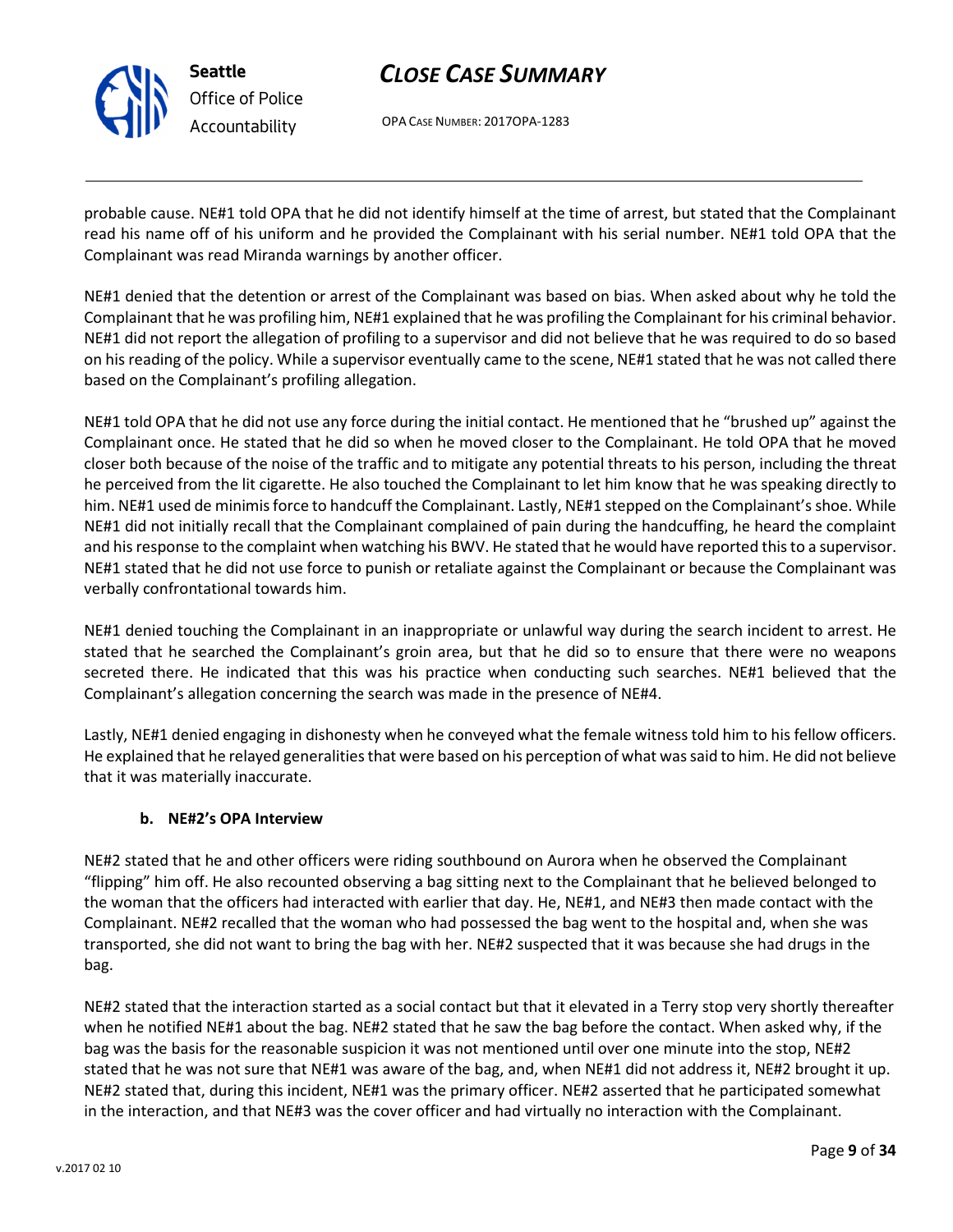

OPA CASE NUMBER: 2017OPA-1283

NE#2 indicated that he had reasonable suspicion to believe that the Complainant had taken property that did not belong to him. NE#2 told OPA that the Complainant gave conflicting information concerning the ownership of the bag – saying both that it belonged to him and to his girlfriend. NE#2 acknowledged the Complainant was not present when the woman was taken to the hospital, but speculated that the Complainant looked inside the bag and figured out that it belonged to a woman. With regard to the Complainant identifying the owner of the bag as his girlfriend "Jenene," NE#2 stated that he had also previously said her name, suggesting that the Complainant was just repeating this. NE#2 stated that, based on his understanding, no one went to the hospital to verify whether "Jenene" had given the Complainant permission to take possession of the bag. NE#2 told OPA that it was possible that the bag had been abandoned, but NE#2 said that he "was going by what was [the Complainant's] intent regarding the bag." NE#2 further explained that he was "going on the intention that [the Complainant] wants this bag for his own personal use and he has no intention to turn it over to [NE#2] for finding loss property."

When asked whether the repeated requests and demands for the Complainant's name were permissible under the policy, NE#2 stated his belief that they were. He further stated that when NE#1 told the Complainant that he was not leaving until he provided his identification, that transitioned the Terry stop into an arrest. However, in NE#2's opinion, there was probable cause to arrest before that point.

When asked about probable cause at his OPA interview, NE#2 asserted that there was probable cause for theft. He then modified his answer to state that he was approaching probable cause for misappropriation of property.

NE#2 said that the Complainant also gave inconsistent names. He stated that NE#1 told him that the Complainant said his name was "Dory" and "Ryan." OPA discussed the Complainant's referring to himself as "Don-Lee" and whether it was possible that he was saying that his last name was "Donnelley" but the officers misheard him to be saying "Don Lee." NE#2 agreed that it was possible. NE#2 stated that the officers learned that the Complainant's name was "Ryan Donnelley" when they were at the precinct. He stated, however, that probable cause did not dissipate at that point.

When asked whether he was professional during this incident, NE#2 stated that he could always be more professional. He acknowledged that he failed to provide his name and identify himself as a SPD officer at the time of the initial contact. He believed that NE#1 told the Complainant at the beginning of their interaction that he was being audio and video recorded. NE#2 stated that he could not speak to NE#1's professionalism, even though he agreed that some of NE#1's comments were not the "best things" that could have been said.

OPA asked NE#2 about NE#1's recounting of the statement made by the female witness concerning the ownership of the bag. NE#2 told OPA that he believed that NE#1 accurately stated the generalities of what the female witness said.

NE#2 stated that he did not recall seeing anything other than de minimis force used on the Complainant. He did not recall NE#1 pushing up against the Complainant, but stated that there could have been incidental contact. NE#2 told OPA that he could not speak for why NE#1 felt the need to get close to the Complainant.

NE#2 told OPA that he did not report any of the Complainant's allegations of misconduct to a supervisor. However, he was aware that a supervisor – NE#4 – came to the scene and believed that other officers may have informed NE#4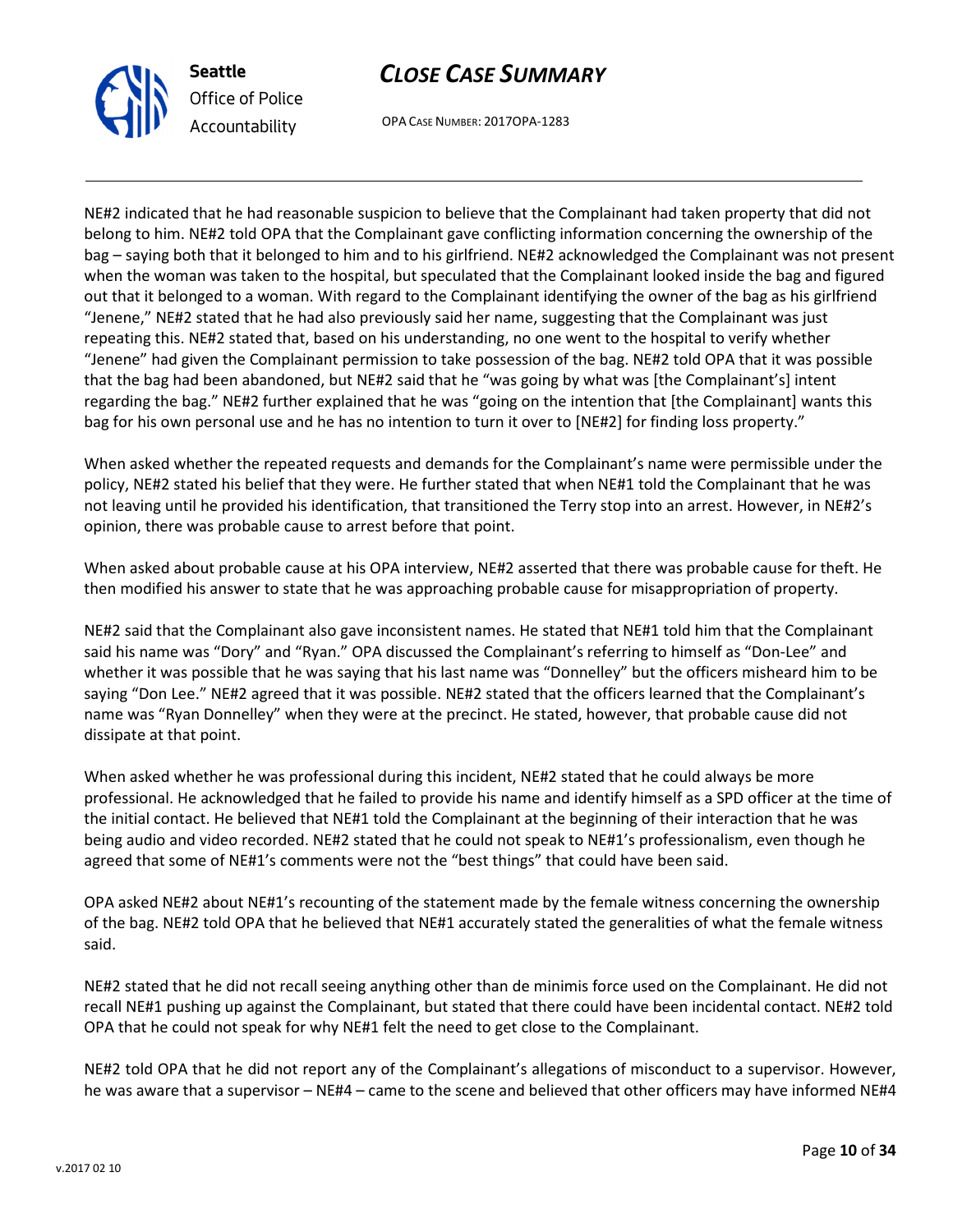

OPA CASE NUMBER: 2017OPA-1283

of what was said. NE#2 also indicated that it was his recollection that some of the allegations of misconduct were made in the presence of NE#4.

### c. NE#3's OPA Interview

NE#3 said that he was with NE#1 and NE#2 when one of them indicated that they were going to make contact with the Complainant. NE#3 did not recall the initial reason for why they wanted to make contact. NE#3 did not recall seeing the Complainant motion towards or flag down the officers prior to that time. He further did not know what type of contact this was going to be. NE#3 stated that he had a very limited role in the stop and his assignment was to provide cover for NE#1 and NE#2, which he did.

NE#3 stated that he was not initially aware that the Complainant was in possession of the bag. He did not have an answer for OPA's question concerning why the bag was not referenced until over one minute into the stop. He was on the earlier call dealing with the woman and, when the bag was mentioned, he looked at it and thought that it could have been the bag that was in her possession.

NE#3 estimated that the time from when the Complainant was stopped until the time he was formally arrested and handcuffed was between 20-30 minutes. While NE#3 agreed that this was an excessive amount of time for a Terry stop, he stated that the officers may have developed probable cause to arrest during that time. He stated that he believed that they had probable cause for false reporting and "possible theft or procurement" of the bag. He believed that probable cause was developed in the first seven to 10 minutes of the interaction. He pointed to when the officers said to the Complainant that he was now false reporting. NE#3 stated that he did not recall the officers demanding or requiring that the Complainant provide his name. NE#3 agreed that repeated demands for identification would convert a Terry stop in a de facto arrest. He did not recall NE#1 telling the subject that he could not leave until he provided his name.

NE#3 stated that he was professional and courteous at all times during his interaction with the Complainant. When asked whether NE#1 was professional, NE#3 said that he did not know. He referenced NE#1's sarcastic tone and stated that someone could interpret that as being unprofessional; however, NE#3 stated that he did not know how the Complainant took it.

NE#3 was asked about NE#1's statement to other officers recounting NE#1's conversation with the female witness. NE#3 indicated that he believed that NE#1's statement was consistent "for the most part." While NE#3 stated that it was not "word for word" the same, NE#3 believed it to be mostly accurate.

NE#3 thought that the Complainant was arrested for false reporting and possession of stolen property. NE#3 recalled that this charge was changed to misappropriation of property when the officers later discussed the arrest at the precinct with NE#4. NE#3 was not present for the conversation during which the Complainant provided an allegedly false name. He further did not know when the officers definitively determined the Complainant's name. NE#3 told OPA that he had never made an arrest for misappropriation of property. He did not know if the officers ever tried to confirm with the woman that the Complainant had misappropriated her bag or taken it without her permission.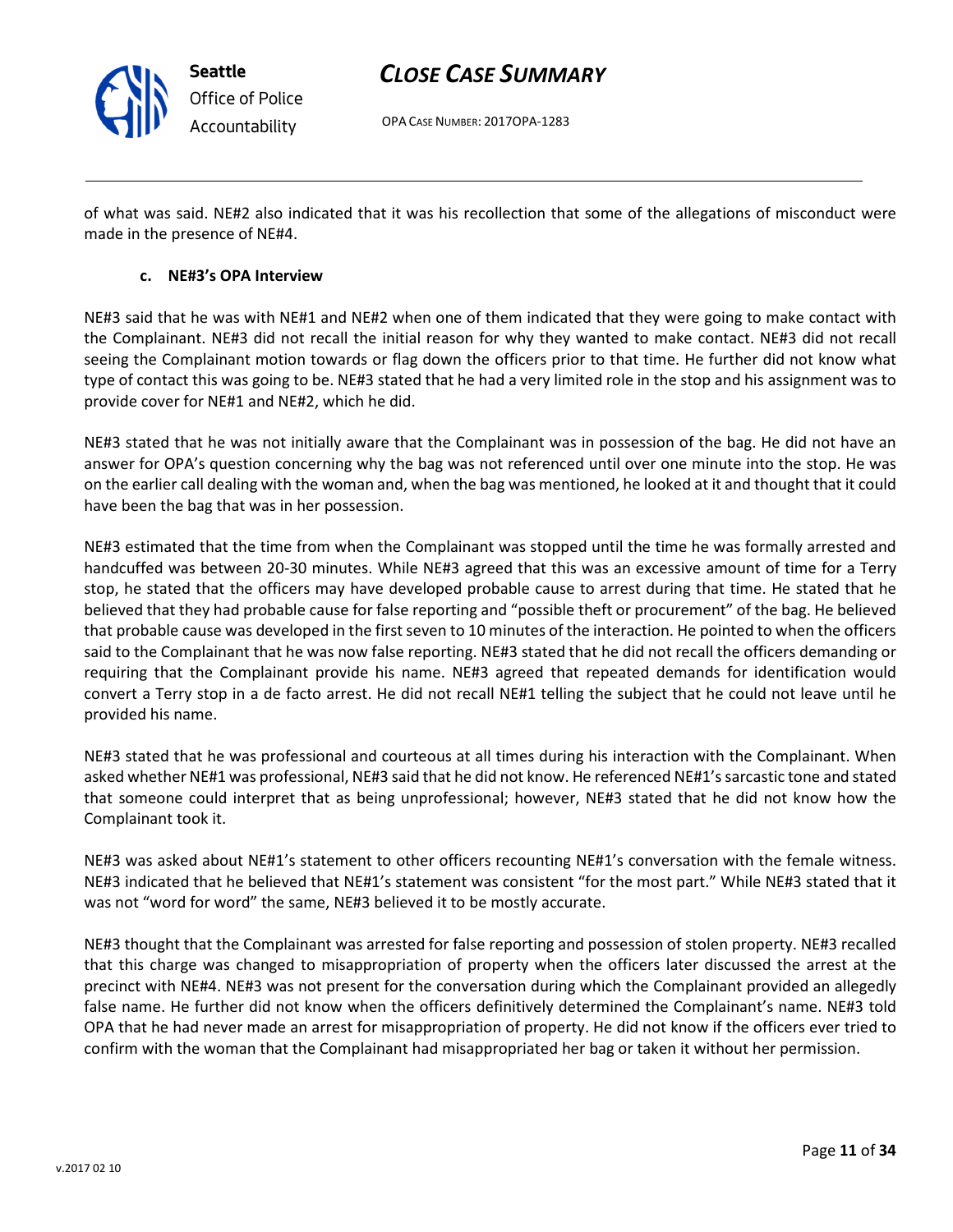

OPA CASE NUMBER: 2017OPA-1283

NE#3 stated that he did not engage in biased policing, but confirmed that he heard the Complainant make that allegation when he reviewed his BWV. He recalled hearing the Complainant complain of a number of other things during the stop. NE#3 eventually called a supervisor to the scene at NE#2's request.

NE#3 recalled that the Complainant made a complaint of pain when he was being handcuffed and alleged that his groin was touched during the search incident to arrest. NE#3 did not witness NE#1 push against the Complainant early in the stop. He did not observe anything other than de minimis force used against the Complainant. NE#3 did not witness anything unprofessional or unlawful with regard to the search.

## d. NE#4's OPA Interview

NE#4 was the assigned supervisor. He heard a request for a finger print scanner over the radio and he brought the scanner to the location. When he arrived, he spoke with NE#1 who told him that he had a suspect who he believed had stolen a bag. NE#1 told NE#4 that a woman from a previous incident had left the bag behind. NE#1 told NE#4 that they were "checking out" the Complainant's possession of the bag. NE#4 stated that he was told that the Complainant had given two different names and his identity was in doubt. NE#4 believed at the time of his arrival at the scene that the officers had probable cause to arrest the Complainant for possessing the bag.

NE#4 spoke with the Complainant. The Complainant alleged that NE#1 had touched him without his consent and that this constituted assault. The Complainant also stated that NE#1 had gotten spittle on him. Lastly, the Complainant told NE#4 that the charges against him were made up, that the officers were unprofessional and harassing towards him, and that he was subjected to bias and profiling based on his unsheltered status. The Complainant asked to file an OPA complaint. NE#4 filed an OPA complaint on his behalf.

NE#4 stated that he screened the Complainant's arrest at the scene. He recalled completing the arrest screening template, but could not find it when he checked. He stated that, if he failed to complete the template as it appeared he did, it was "on" him.

### 6. Witness Officer Interview

OPA interviewed one witness officer who was also present during this incident. The witness officer stated that, when he arrived at the scene, the Complainant had already been detained and was either not providing his name or had given conflicting names. The witness officer recounted that, eventually, the Complainant was arrested and he helped transport the Complainant to the precinct.

The witness officer stated that it was his understanding that the Complainant was detained for wearing someone else's backpack. The witness officer stated that he believed that the Complainant was arrested for false reporting. Specifically, he thought that this charge was based on the fact that the Complainant provided different names to officers. The witness officer stated that, pursuant to NE#2's request, he read the Complainant Miranda warnings after the Complainant was arrested.

The witness officer told OPA that the Complainant alleged that had been subjected to biased policing. The witness officer did not witness any bias on the part of the involved officers. The Complainant also alleged that NE#1 had touched him, stepped on his foot, and that NE#1's spittle had landed on him when they were talking. The witness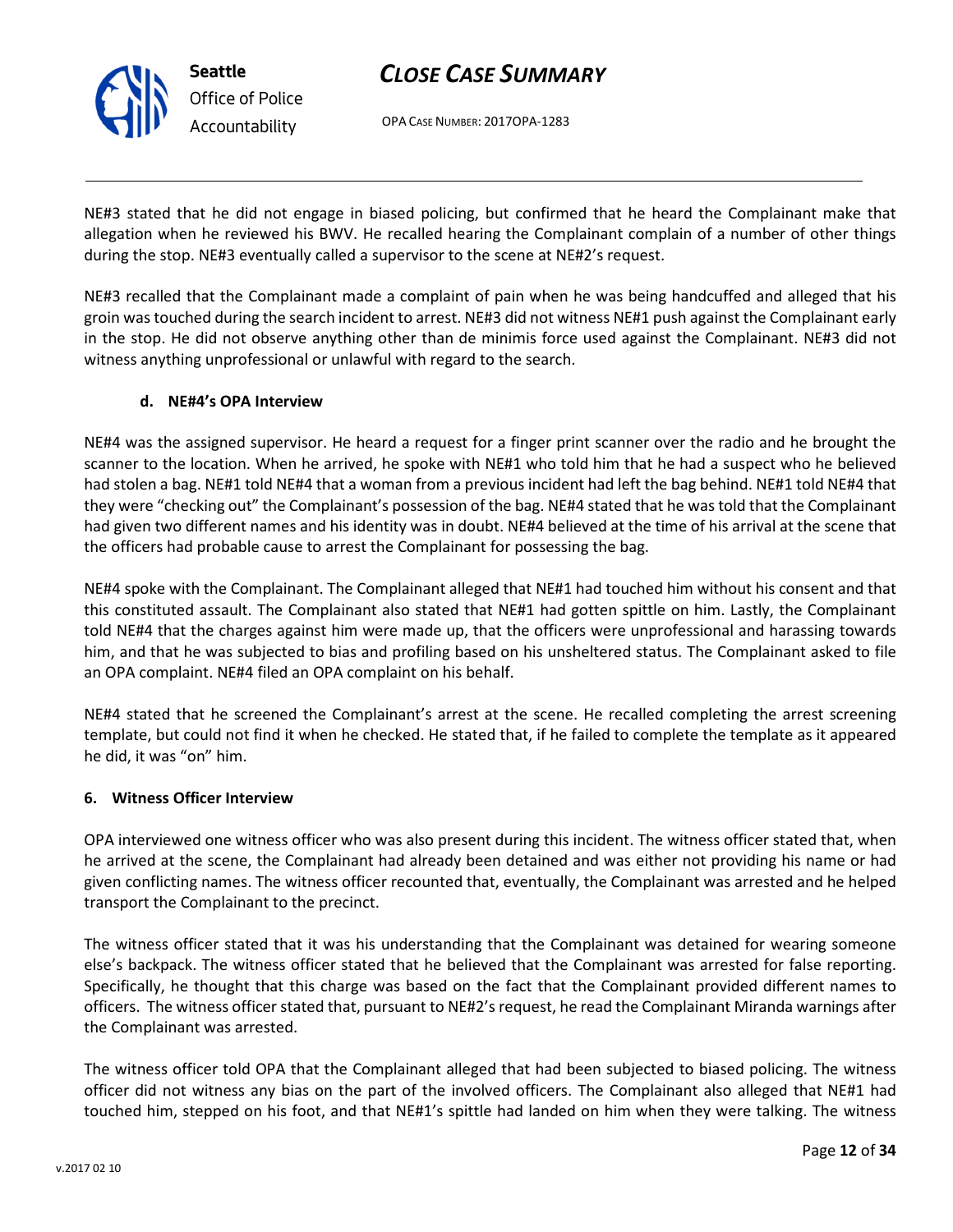

OPA CASE NUMBER: 2017OPA-1283

officer did not believe that any of this conduct rose to the level of excessive force. Lastly, the witness officer contended that he did not view any unprofessional conduct on the part of the involved officers.

### 7. Attempts to Interview the Complainant

OPA attempted to locate the Complainant in order to interview him. OPA first called the phone numbers it had for the Complainant and left voice mails. OPA later determined that the home phone number was incorrect. OPA also sent a letter to the Complainant's last known address; however, the Complainant did not respond to that letter. At one point, OPA was able to determine that the Complainant was incarcerated at the King County Jail. OPA emailed the Complainant's attorney to request access for an interview. The attorney indicated that he would reach out to the Complainant to determine if an interview could be set up. Ultimately, this was unsuccessful and, as such, OPA was unable to discuss this matter with the Complainant.

### 8. Civilian Witness Interviews

OPA spoke to two of the civilians employed by the Aurora Avenue business. The female employee stated that she observed officers interact with and then get medical attention for a woman. The female employee recounted that the woman had a blue bag sitting next to her and the female employee believed that bag belonged to the woman; however, the woman denied that the bag was hers. The woman ultimately left the bag behind. The female employee stated that she saw the Complainant try to take the bag that did not belong to him and observed the police questioning him. The female employee did not see anything concerning during the interaction between the officers and the Complainant. The female employee stated that she and other employees wanted to point out to the officers that the bag did not belong to the Complainant.

The male employee recalled seeing a woman who was sitting outside of his business. He stated that she appeared to be impaired or sick. She was approached by police and was later transported from the scene in an ambulance. He stated that he saw that a blue bag remained where the woman had been sitting. The male employee spoke to the ambulance driver and let the driver know about the bag. He was informed that the woman said that she did not want to take the bag and that it should be left at the scene. He then saw the Complainant walk over and take the bag. The male employee did not hear the conversation between the Complainant and the officers. The male employee reported that he did not see anything that he believed to be abnormal during the officers' interaction with the Complainant.

Lastly, OPA also made a number of attempts to track down and interview the woman who had initially been in possession of the bag. Those attempts, which included phone calls, letters, and a site visit, were unsuccessful.

### ANALYSIS AND CONCLUSIONS:

### Named Employee #1 - Allegation #1

## 6.220 - Voluntary Contacts, Terry Stops & Detentions 1. Terry Stops are Seizures and Must Be Based on Reasonable Suspicion in Order to be Lawful

SPD Policy 6.220-POL-1 governs Terry stops and stands for the proposition that Terry stops are seizures of an individual and, as such, must be based on reasonable suspicion in order to be lawful. SPD Policy defines a Terry stop as: "A brief, minimally invasive seizure of a suspect based upon articulable reasonable suspicion in order to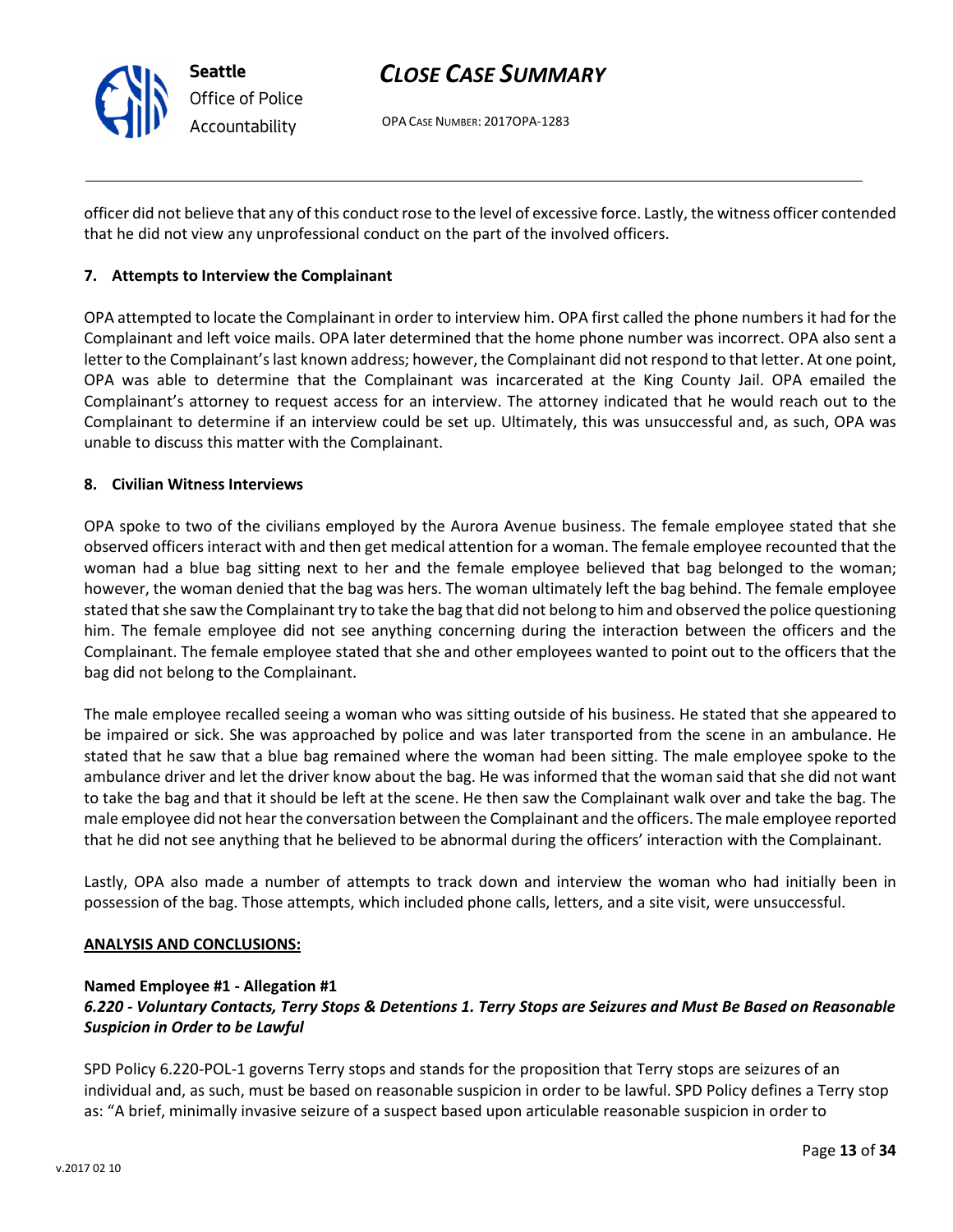

Office of Police Accountability

Seattle

OPA CASE NUMBER: 2017OPA-1283

investigate possible criminal activity." (SPD Policy 6.220-POL-2(b).) SPD Policy further defines reasonable suspicion as: "Specific, objective, articulable facts, which, taken together with rational inferences, would create a wellfounded suspicion that there is a substantial possibility that a subject has engaged, is engaging or is about to engage in criminal conduct." (Id.) Whether a Terry stop is reasonable is determined by looking at "the totality of the circumstances, the officer's training and experience, and what the officer knew before the stop." (Id.) While "[i]nformation learned during the stop can lead to additional reasonable suspicion or probable cause that a crime has occurred, it "cannot provide the justification for the original stop." (Id.)

The officers' account as to why they initiated the Terry stop of the Complainant is, at points, internally inconsistent. NE#1 stated the following: "The first thing I notice about [the Complainant] was that he had a denim beach bag. That was the same beach bag that I'd observed the female with who had the medical crisis a short time earlier." NE#1 stated that the bag was so "unique" that it "stood out like neon lights" to him. He stated that he observed the bag while riding his bicycle on the other side of Aurora Avenue. This was the case even though, as documented by the video, the bag was on the ground near the Complainant's legs. For his part, NE#2 stated that the contact was initiated because the Complainant "flipped" the officers off. However, NE#1 denied seeing the Complainant flag them down or flip them off. NE#1 told OPA that he noticed the Complainant and first paid attention to the bag because NE#2's comments drew his attention to the Complainant. However, on the BWV, when the Complainant says to NE#1 that he is "the one with the problem," NE#1 responds: "But you were flagging me down when I was riding by."

It is curious that the unique nature of the denim bag was the basis for the Terry stop in NE#1's mind but that he did not mention the bag until over one minute into the detention. Notably, the first things the officers were recorded saying to the Complainant were a comment concerning the tools in the Complainant's backpack, which he describes are used for framing, and then a request for the Complainant's name.

When they began to question him concerning the ownership of the bag, the Complainant stated that it belonged to his girlfriend. He initially did not provide her name but told the officers that they could review video and see who he was with. He then told the officers to call "Jenene" – his girlfriend – about the bag. The Complainant later told the officers that he was bringing his girlfriend's bag back to his home because she was sick. However, the officers performed virtually no investigation into these assertions. This was the case even though they knew from their previous activity that the woman had disclaimed ownership of the bag.

Ultimately, the officers contended that they had reasonable suspicion to investigate the Complainant's possession of stolen property. This was the case even though they had not spoken to the victim and had no evidence to prove that the bag was actually stolen or to establish the Complainant's intent. That being said, the standard for reasonable suspicion is significantly lower than that for probable cause. While I have serious questions about the validity of the stop, I cannot definitively say that, based on the information known to the officers at the time, they did not have a lawful basis to stop and detain the Complainant in order to investigate this matter fully. For these reasons, I recommend that this allegation be Not Sustained – Inconclusive.

I note that I find that this detention was limited in time as it ended approximately two minutes after the initial stop when NE#1 told the Complainant that he was not allowed to leave unless he provided his identification. At that point, the detention became an arrest. As explained more fully below, I do not find that this arrest was supported by probable cause.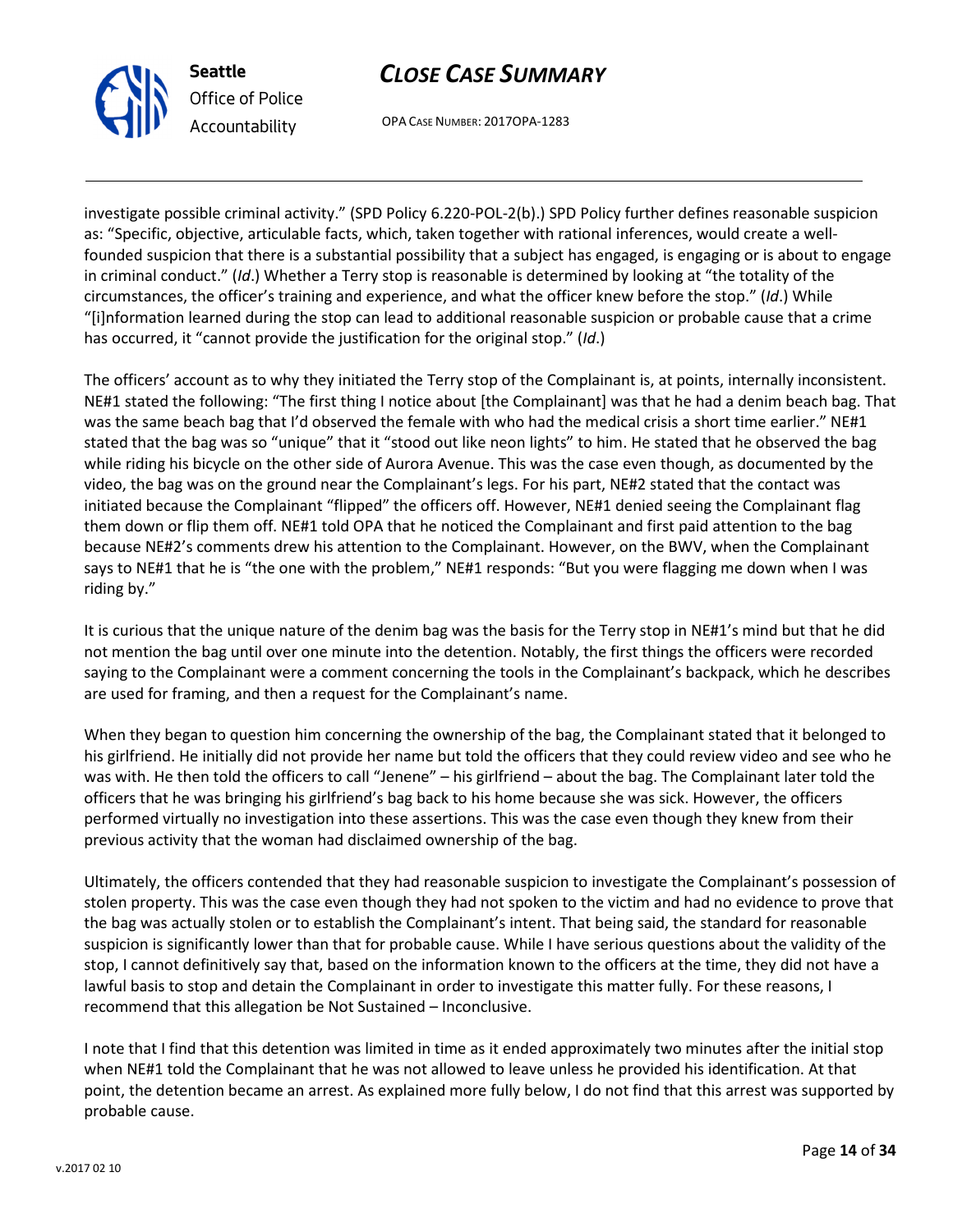

OPA CASE NUMBER: 2017OPA-1283

### Recommended Finding: Not Sustained (Inconclusive)

#### Named Employee #1 - Allegation #2

6.220 - Voluntary Contacts, Terry Stops & Detentions 3. During a Terry Stop, Officers Will Limit the Seizure to a Reasonable Scope

SPD Policy 6.200-POL-3 requires that officers limit a seizure to a reasonable scope. The policy further states that: "Actions that would indicate to a reasonable person that they are being arrested or indefinitely detained may convert a Terry stop into an arrest requiring probable cause or an arrest warrant."

I find that the prolonged nature of the detention, the repeated requests and demands for identification, the ordering of the Complainant to take off his backpack and put out his cigarette, and the multiple statements by NE#1 that the Complainant was not going anywhere unless he provided his identification were actions that elevated the Terry stop to a functional arrest. For this to have been permissible, there must have been probable cause for the Complainant's arrest. As discussed below, I find that there was not.

That being said, and as discussed in the Administrative Note section above, I find that this conduct is already subsumed in the Sustained findings for Allegation #5 and Allegation #6. For that reason, and while the evidence supports also sustaining this finding, I find it unnecessary to do so in this case. Instead, I issue NE#1 a Training Referral.

• Training Referral: NE#1 should receive training concerning SPD 6.220 generally, and, specifically, the provision that concerns those actions that can convert a Terry stop into an arrest. NE#1 should be counseled by his chain of command regarding how the actions he took in this case elevated the stop of the Complainant into an arrest and that he did so when there was no probable cause to effectuate that arrest. He should be instructed to more closely adhere to this policy in the future. This training and associated training should be documented and that documentation should be maintained in an appropriate database.

Recommended Finding: Not Sustained (Training Referral)

### Named Employee #1 - Allegation #3

## 6.220 - Voluntary Contacts, Terry Stops & Detentions 4. During a Terry Stop, Officers Will Limit the Seizure to a Reasonable Amount of Time

SPD Policy 6.220-POL-4 requires that officers limit Terry stops to a reasonable amount of time. It instructs that "subjects may only be seized for that period of time necessary to effect the purpose of the stop" and further states that "officers may not extend a detention solely to await the arrival of a supervisor."

While the Complainant was detained in this matter for over thirty minutes, I do not have to reach the question of whether this exceeded the duration of a valid Terry stop. This is the case because I find that that the Terry stop was converted to an arrest as soon as NE#1 first told the Complainant that he could not leave until he provided his identification. This occurred approximately two minutes into the stop.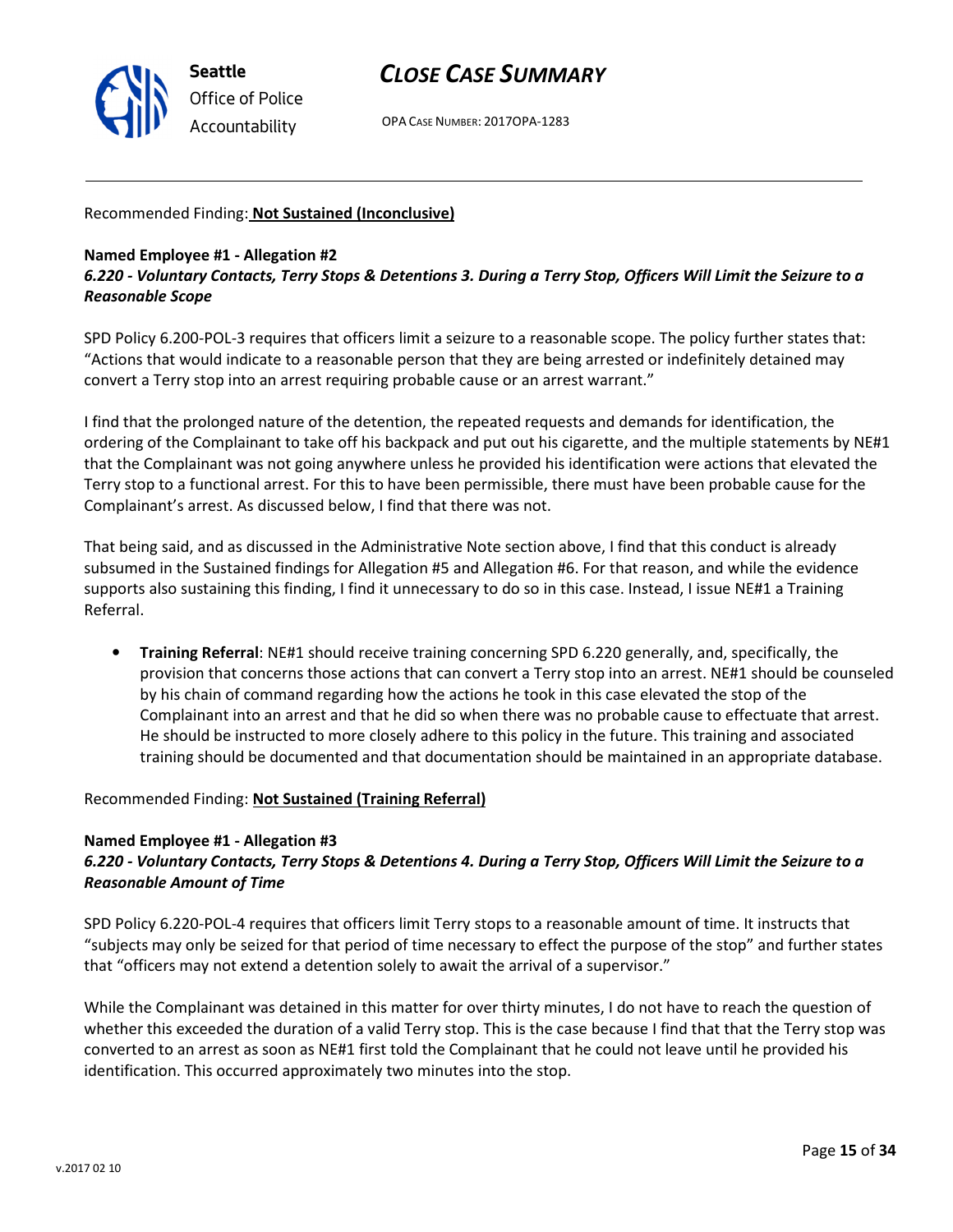

Office of Police Accountability

# CLOSE CASE SUMMARY

OPA CASE NUMBER: 2017OPA-1283

Were this not the case, I would have significant concerns with the duration. However, for the reasons indicated above, I recommend that this allegation be Not Sustained – Lawful and Proper.

Recommended Finding: Not Sustained (Lawful and Proper)

## Named Employee #1 - Allegation #4

## 6.220 - Voluntary Contacts, Terry Stops & Detentions 5. During all Terry Stops, Officers Will Take Reasonable Steps to Be Courteous and Professional, Including Identifying Themselves

SPD Policy 6.220-POL-5 requires that, during a Terry stop, officers will take reasonable steps to be courteous and professional. The policy further states that: "When reasonable, as early in the contact as safety permits, officers will inform the suspect of the following: The officer's name; The officer's rank or title; The fact that the officer is a Seattle Police Officer; The reason for the stop; That the stop is being recorded, if applicable."

As discussed above, I find that the courtesy and professionalism aspect of this policy is duplicative of the allegations under SPD Policy 5.001-POL-10, which are already recommended Sustained against both NE#1 and NE#2.

With regard to the requirement that the officers identify themselves, NE#1 told OPA that normally he will introduce himself and provide the reason for the stop early in his interaction with a subject; however, NE#1 stated that he did not recall what he did here because there were some "safety issues" that made him concerned. Specifically, NE#1 asserted the following: the Complainant had a lit cigarette; his feet were "planted" in a way that made NE#1 suspicious that he would run; and he had a "heavy" backpack on that was open and a jacket that looked like it could conceal weapons. From my review of the video, these safety concerns were simply unwarranted and unreasonable under the circumstances. Moreover, even if these concerns were arguably reasonable, they quickly dissipated when the Complainant did not actually present any threat. However, NE#1 never identified himself to the Complainant or provided his title. He did not divulge the basis for the stop until over one minute into their interaction and only disclosed the fact that he was recording the Complainant when the Complainant wanted to verify that their interaction was being captured on camera.

At his Loudermill hearing, NE#1 appeared to confirm that he did not provide his identification to the Complainant at the inception of the stop. He stated that the Complainant knew who he was because the Complainant looked at NE#1's badge and read NE#1's name back to him.

Regardless of whether the Complainant read his name off of his badge, NE#1 was obligated to provide that information to him. Moreover, he was required to do so at the inception of the stop, not over a minute after it took place. The failure of NE#1 to do so here constituted a technical violation of policy. However, given that a number of findings are already recommended Sustained and given that NE#1 expressed a willingness to learn from this incident at his Loudermill hearing, I reverse my previous recommenced Sustained finding on this allegation. I now recommend that NE#1 receive a Training Referral.

• Training Referral: NE#1 should receive additional training concerning the elements of this policy and, specifically, the requirement that he identify himself on a Terry stop. NE#1 should be informed by his chain of command that the failure to do so here constituted a technical violation of policy and he should be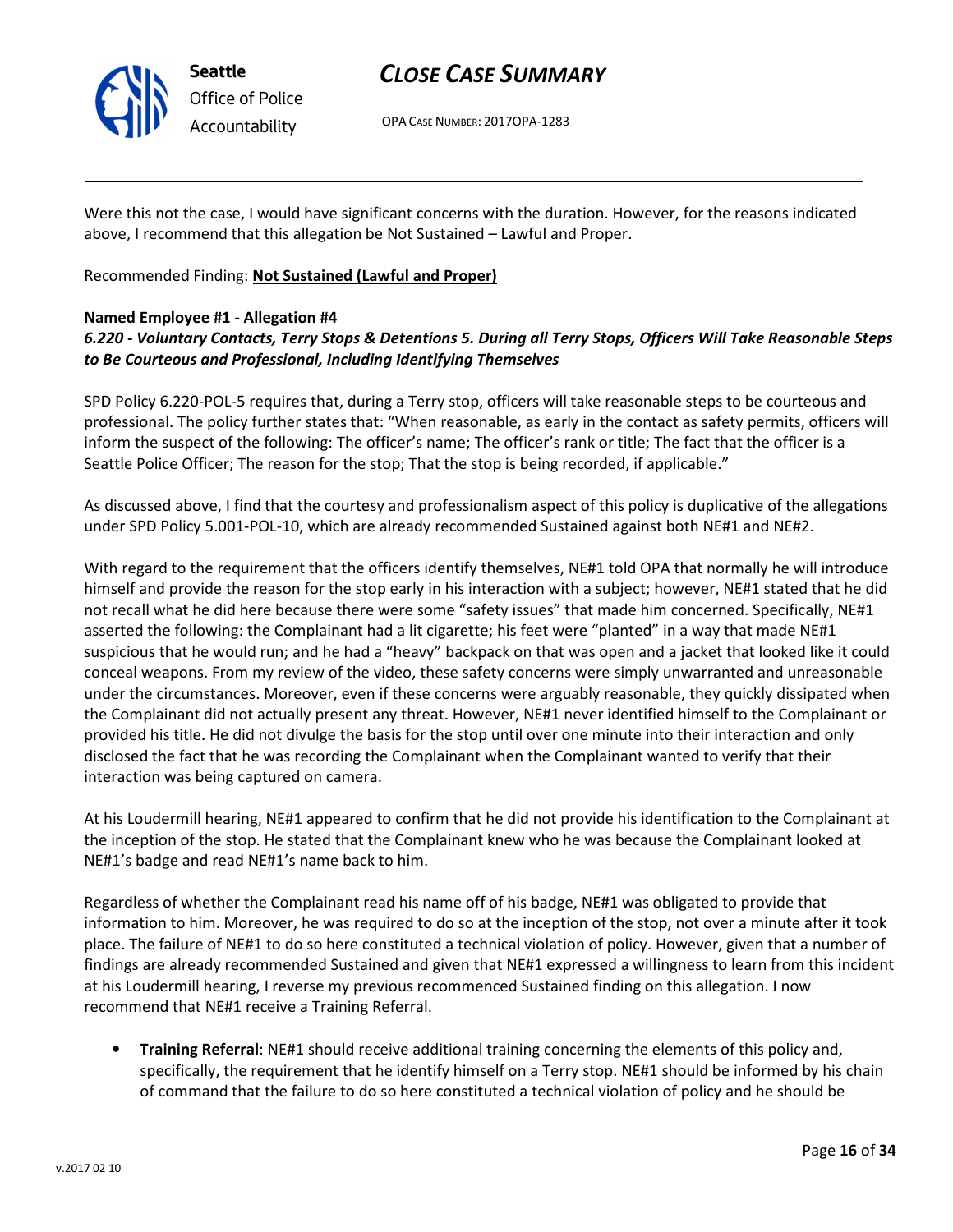

# CLOSE CASE SUMMARY

OPA CASE NUMBER: 2017OPA-1283

counseled to ensure he complies with this policy moving forward. This retraining and counseling should be documented and this documentation should be maintained in an appropriate database.

## Recommended Finding: Not Sustained (Training Referral)

## Named Employee #1 - Allegation #5 6.220 - Voluntary Contacts, Terry Stops & Detentions 6. Officers Cannot Require Subjects to Identify Themselves or Answer Questions on a Terry Stop

SPD Policy 6.220-POL-6 holds that "officers cannot require subjects to identify themselves or answer questions on a Terry stop." While officers are entitled to request this information, they cannot mandate it.

Here, NE#1 requested and then demanded the Complainant's identification repeatedly during their interaction. At the outset, the Complainant identified himself as "Ryan." This was his real first name. The officers then asked for his last name, and he repeated "Donnelley." This was the Complainant's legal last name. The staccato manner in which the Complainant stated his last name made it sound like "Don-lee." NE#1, without asking any follow up questions, assumed that the Complainant was giving a false name.

Approximately two minutes into their interaction, NE#1 told the Complainant: "you are not free to leave and you're not going to leave until we identify you." Later in their interaction, and after errantly believing that the Complainant had given a false or inconsistent name, NE#1 told him: "guess where you're not going, anywhere until you tell us your name." Immediately prior to making this statement, both NE#1 and NE#2 indicated that the Complainant was being held for suspicion of theft, not that the Complainant was actually under arrest. This suggests that the officers believed at the time that they were conducting an ongoing Terry stop.

Based on the above, it violated policy when, during a Terry stop, NE#1 threatened the Complainant that he could not leave the location unless he provided his identification. This was tantamount to a requirement to provide identification. As such, I recommend that this allegation be Sustained as against NE#1.

### Recommended Finding: Sustained

## Named Employee #1 - Allegation #6

## 6.010 - Arrests 1. Officers Must Have Probable Cause That a Suspect Committed a Crime in Order to Effect an Arrest

SPD Policy 6.010-POL-1 requires that officers have probable cause to believe that a suspect committed a crime when effectuating an arrest. Stated differently, where an arrest is not supported by probable cause, it violates law and Department policy.

As referenced above, I find that the Complainant's detention turned into a functional arrest at the first time that NE#1 told the Complainant that he was not free to go unless he provided his name and identification. This occurred at approximately two minutes into the stop. Notably, this was agreed to by NE#2 during his OPA interview. As such, for the Complainant's arrest to have been valid, there needed to be probable cause at that time to arrest him for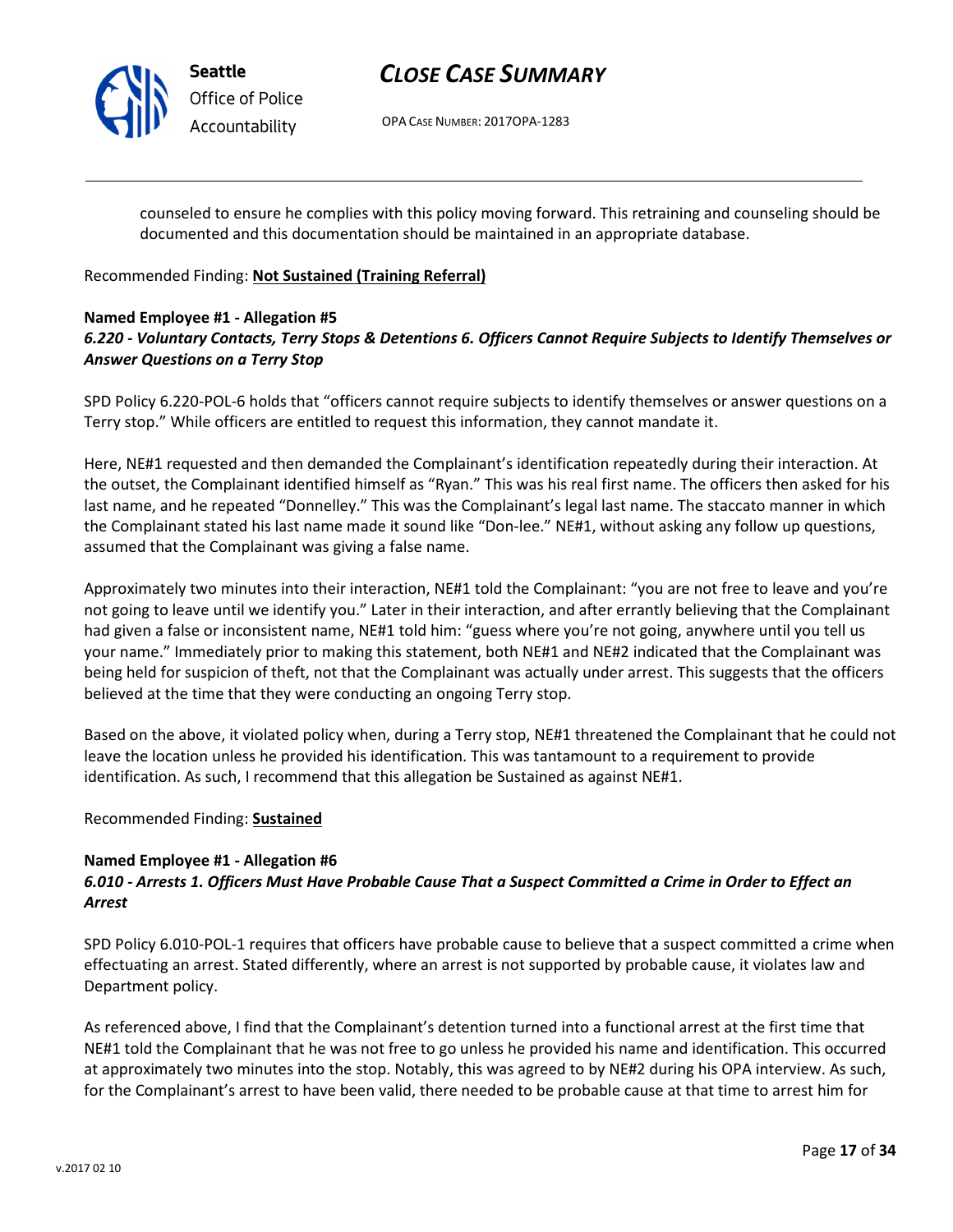

OPA CASE NUMBER: 2017OPA-1283

possession of stolen property (which was the initial charge) and false reporting. I find that there was not probable cause for either offense.

With regard to the false reporting charge, the Complainant did, in fact, provide his actual name to the officers. When they asked him for his first name, he said "Ryan." When they asked him what his last name was, he said "Donnelley." He pronounced it as "Don-lee," which NE#1 took to be a false name. Notably, NE#1 never asked any follow up questions concerning this, such as: is "Don-lee" your last name? Had he done so, he could have quickly determined that the Complainant provided his identity when asked. Moreover, they later learned that this was his real name at the precinct. As such, even assuming that they did believe in good faith that they had been given a false name by the Complainant, the probable cause for this charge dissipated once they realized that he had provided accurate information.

Moreover, with regard to the possession of stolen property charge, there was no evidence that the bag was stolen. Further, the officers made no attempt to verify with the woman that the Complainant did not have the right to possess the bag. This was the case even though the Complainant said that the woman was his girlfriend, indicated that he had been with her earlier, stated that he was bringing the bag back to his house because the woman was sick, and told the officers to call her. In addition, the officers knew that the woman had purposefully left the bag behind when she left for the hospital.

Even with regard to the charge of misappropriation of lost property, the officers did not have probable cause to establish the elements of this crime. Most notably, the officers could not prove, absent information from the woman, that the Complainant knew that the property had "been lost or mislaid." Instead, the Complainant contended that he was in possession of his girlfriend's bag and was bringing that bag back to their home. Further, the officers knew that the woman had purposefully abandoned the bag and thus knowingly abdicated any interest that she had in it. As such, it is unclear how they could ever establish that it was lost or mislaid.

Probable cause exists where an officer has sufficient facts to lead a reasonable person to conclude that there is a probability that a subject is involved in criminal act. Such facts simply did not exist here for either offense. As such, and for the reasons stated above, I recommend that this allegation be Sustained.

## Recommended Finding: Sustained

### Named Employee #1 - Allegation #7

## 6.010 - Arrests 2. When Taking a Suspect Into Custody, Officers Must Identify Themselves, Inform the Suspect that He or She is Under Arrest, and State the Reason for the Arrest As Early as Practical

SPD Policy 6.010-POL-2 requires that, "when taking a suspect into custody, officers must identify themselves, inform the suspect that he or she is under arrest, and state the reason for the arrest as early as practical." As discussed more fully above, the officers did not identify themselves at the inception of the stop and, in fact, never formally identified themselves.

At the time that the Complainant was formally taken into custody, NE#1 was talking to NE#2 about the Complainant "lying" about his name and stated that "our best case is…to arrest him and take him in." At the time they were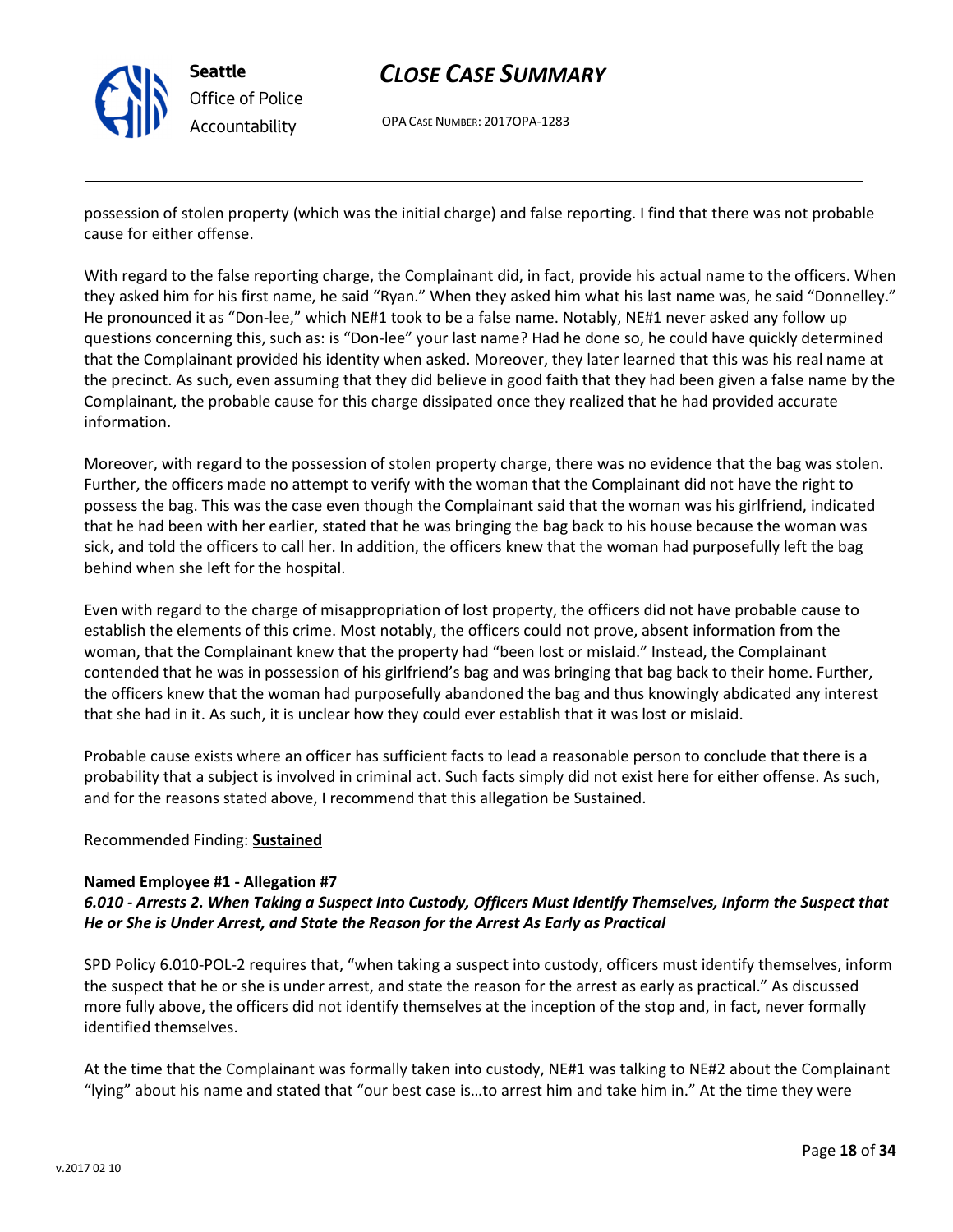

OPA CASE NUMBER: 2017OPA-1283

having this conversation, the Complainant stood up, turned around, and placed his hands behind his back. As such, the officers never actually informed the Complainant that he was under arrest and of the charge of arrest.

While I find that these failures were technically in violation of policy, I recommend a Training Referral instead of a Sustained finding for several reasons. First, the failure of the officers to properly identify themselves is already captured by the Sustained finding in Allegation #4. Second, the fact that the Complainant immediately stood up and placed his hands behind his back suggested that he knew the purported reasons for his arrest, even if he disagreed with their validity.

• Training Referral: NE#1 should receive retraining concerning the elements of SPD Policy 6.020-POL-7 and, specifically, the requirements that, upon arresting a subject, he identify himself, formally inform the subject that he is under arrest, and provide the basis for the arrest. His failure to do so here was in technical violation of policy. NE#1 should be counseled by his chain of command to more closely adhere to the requirements of this policy in the future. This retraining and associated counseling should be documented and that documentation should be maintained in an appropriate database.

Recommended Finding: Not Sustained (Training Referral)

## Named Employee #1 - Allegation #8 6.010 - Arrests 3. Officers Shall Advise All Arrestees of Their Full Miranda Rights

SPD Policy 6.010-POL-3 requires that arrestees be read their Miranda warnings "as soon as practical" after being taken into custody

Here, the Complainant was formally taken into custody approximately 30 minutes after being initially stopped. However, as discussed above, I find that his detention was elevated into an arrest just minutes after he was detained when he was told that he could not leave until and unless he provided identification. As such, Miranda warnings arguably should have been read to the Complainant at that time – particularly given that the officers continued to repeatedly question the Complainant. That being said, a reasonable officer could read the policy as only requiring Miranda warnings at the time a subject is taken into custody. In that scenario, Miranda warnings would not have been needed until the Complainant was handcuffed.

Here, pursuant to NE#2's request, the witness officer read Miranda warnings to the Complainant. The witness officer stated that he did so when the Complainant was seated in the rear of his patrol vehicle and before the Complainant was transported from the scene. This occurred only minutes after his formal arrest.

Based on the above, I find that the officers complied with this policy. First, I do not find it contrary to the explicit requirements of the policy that Miranda warnings were not read until after the Complainant was formally placed under arrest. Second, while the officers certainly could have read the Complainant his rights at the time he was handcuffed, I do not find it unreasonable that they waited to do so until he was secured in the patrol vehicle. While I note that it would have been best practice to have read Miranda warnings to the Complainant at an earlier time, I ultimately recommend that this allegation be Not Sustained – Lawful and Proper as against NE#1 and NE#2.

Recommended Finding: Not Sustained (Lawful and Proper)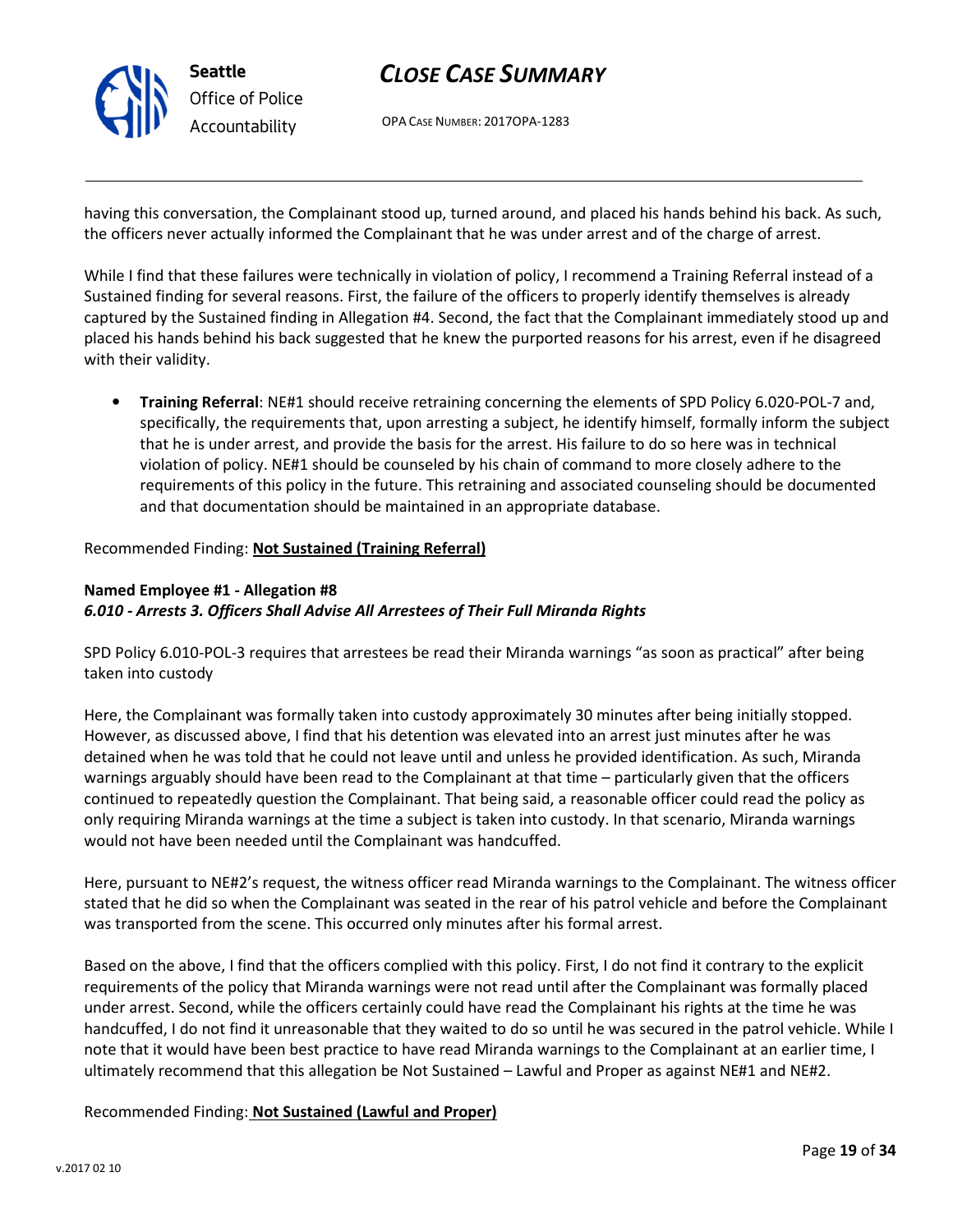OPA CASE NUMBER: 2017OPA-1283

## Named Employee #1 - Allegation #9 5.140 - Bias-Free Policing 2. Officers Will Not Engage in Bias-Based Policing

Seattle

Office of Police Accountability

SPD policy prohibits biased policing, which it defines as "the different treatment of any person by officers motivated by any characteristic of protected classes under state, federal, and local laws as well other discernible personal characteristics of an individual." (SPD Policy 5.140.) This includes different treatment based on the race of the subject. (See id.)

The Complainant alleged that he was profiled and harassed by the officers and, most notably, by NE#1. NE#1 denied profiling the Complainant or engaging in biased policing towards him. NE#1 stated that, instead, he took law enforcement activity against the Complainant solely based on the belief that the Complainant unlawfully possessed the blue bag.

From my review of the record, and while I have concerns with significant aspects of both the stop and the arrest of the Complainant, I do not believe that it was premised on bias. This conclusion was made more difficult, however, by NE#1's own words. Significantly, when the Complainant first contended that he was being profiled, NE#1 stated in response: "Am I profiling you? Yeah, I am. Is that a problem?"

At his OPA interview, NE#1 claimed that he made this statement in order to cut off this line of communication with the Complainant. He further asserted that he was profiling the Complainant, but that he was profiling him for his "criminal conduct."

As discussed below, I find this statement to have been unprofessional. I further find that it reflected poorly on NE#1 and created the possibility that he was, in fact, engaging in biased policing. While I do not conclude that he was, that this question was close is, in and of itself, problematic. For these reasons, I recommend that NE#1 receive a Training Referral.

• Training Referral: NE#1 should receive counseling from his chain of command concerning his statement to the Complainant that NE#1 was profiling him. Even if the evidence did not conclusively establish biased policing, these statements could give the perception that such conduct occurred in this instance. NE#1 should be instructed by his chain of command to avoid making such statements in the future and that his comments in this case reflected poorly both on him and the Department. This training and counseling should be documented and that documentation should be maintained in an appropriate database.

Recommended Finding: Not Sustained (Training Referral)

## Named Employee #1 - Allegation #10

## 5.140 - Bias-Free Policing 5. Employees Will Call a Supervisor in Response to Allegations of Bias-Based Policing

SPD Policy 5.140-POL-5 requires that Department employees call a supervisor in response to allegations of biased policing.

As indicated by NE#4 at his OPA interview, he came to the scene based on the officers' request for a fingerprint scanner, not because he was called to the scene to investigate the Complainant's allegation of bias. When he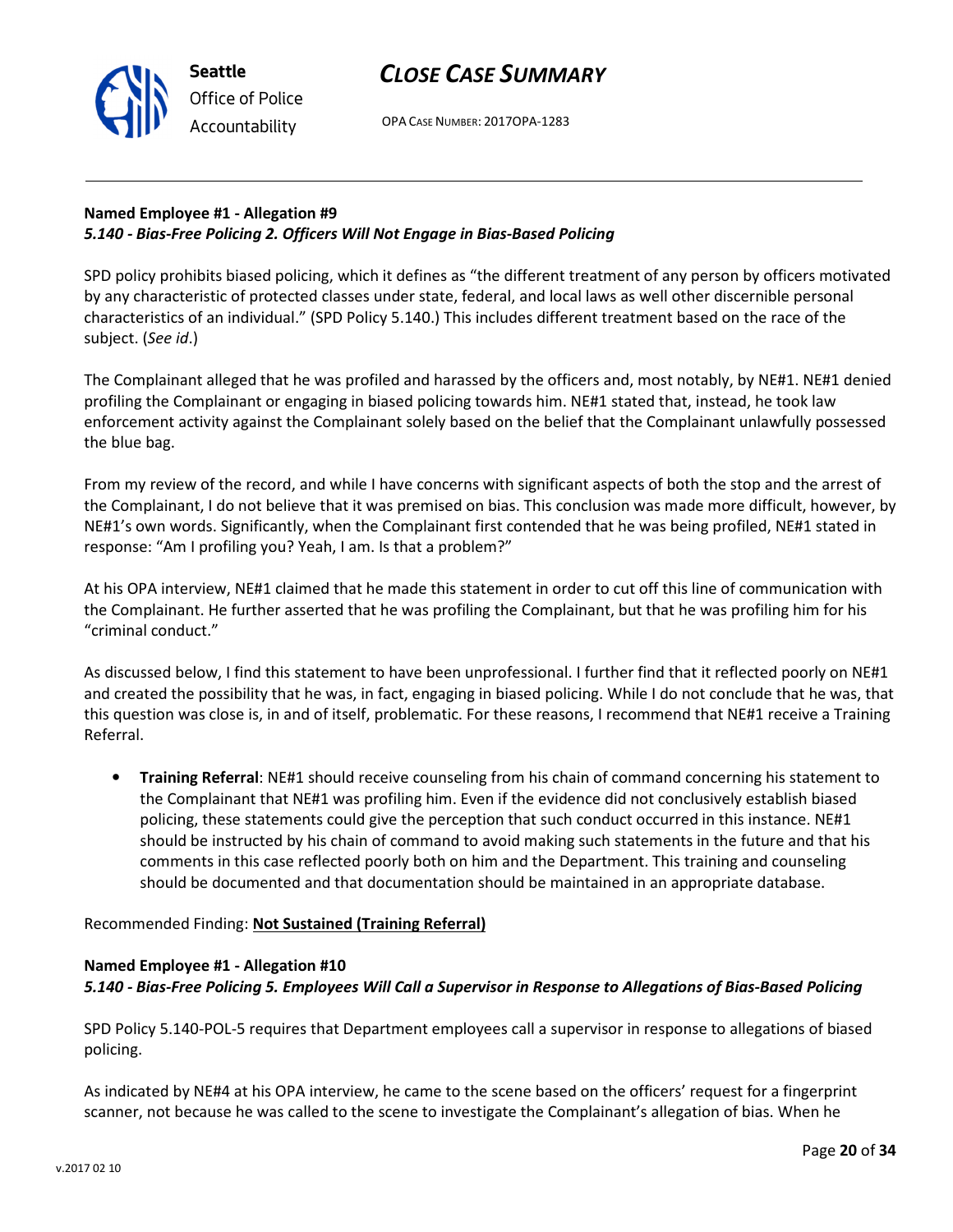

# CLOSE CASE SUMMARY

OPA CASE NUMBER: 2017OPA-1283

responded to the scene, NE#4 recalled that he learned of the bias allegation, but did not identify who told that information to him. At his interview, NE#1 stated that he did not report the allegation of profiling to NE#1 and that he did not feel that he was required to under the policy. NE#4 later spoke with the Complainant who reiterated the allegation.

Not only did NE#1 fail to request a supervisor to come to the scene to investigate the allegation of profiling, he never informed NE#4 of this allegation. While this was a clear violation of policy, I find that a Training Referral is the more appropriate finding. I reach this conclusion based on the fact that the allegation of bias was ultimately investigated by NE#4 and reported to OPA, as well as because I already recommend that Allegation #12, below, be Sustained against NE#1.

• Training Referral: NE#1 should be retrained as to the elements of SPD Policy 5.140-POL-5 and, specifically, the requirement that he notify a supervisor to come to the scene where a subject makes an allegation of bias. Here, he did not do so. NE#1's chain of command should counsel him to more closely comply with this policy in the future. This retraining and associated counseling should be documented and that documentation should be maintained in an appropriate database.

## Recommended Finding: Not Sustained (Training Referral)

## Named Employee #1 - Allegation #11 5.140 - Bias-Free Policing 6. Employees Will Document All Allegations of Bias-Based Policing

SPD Policy 5.140-POL-6 requires that: "Where there has been an allegation of bias-based policing, the investigating supervisor will complete a Bias Review Blue Team entry to document the circumstances of the allegation and steps that were taken to resolve it." This section of the policy does not impose a documentation requirement upon the officer who the bias allegation was made against. As such, this allegation was wrongly classified against NE#1 and I recommend that it be removed.

### Recommended Finding: Allegation Removed

### Named Employee #1 - Allegation #12

## 5.002 - Responsibilities of Employees Concerning Alleged Policy Violations 6. Employees Will Report Alleged Violations

Based on my review of the video, there is no evidence that NE#1 informed NE#4 of the allegations of misconduct made by the Complainant. During his OPA interview, NE#1 stated that he did not report the complaint of profiling and that, under his interpretation of policy, he was not required to do so. He further did not report the allegations that he was harassing the Complainant, the Complainant's allegation of assault, the Complainant's complaint of pain and allegation of force, or the Complainant's assertion that NE#1 spat at him while they were talking.

While the complaints concerning the force were made in NE#4's presence and a reasonable officer could have believed that NE#4 heard those complaints and it was unnecessary to also report them, the others were not. NE#1 had an obligation to report them and his failure to do so violated policy. As such, I recommend that this allegation be Sustained.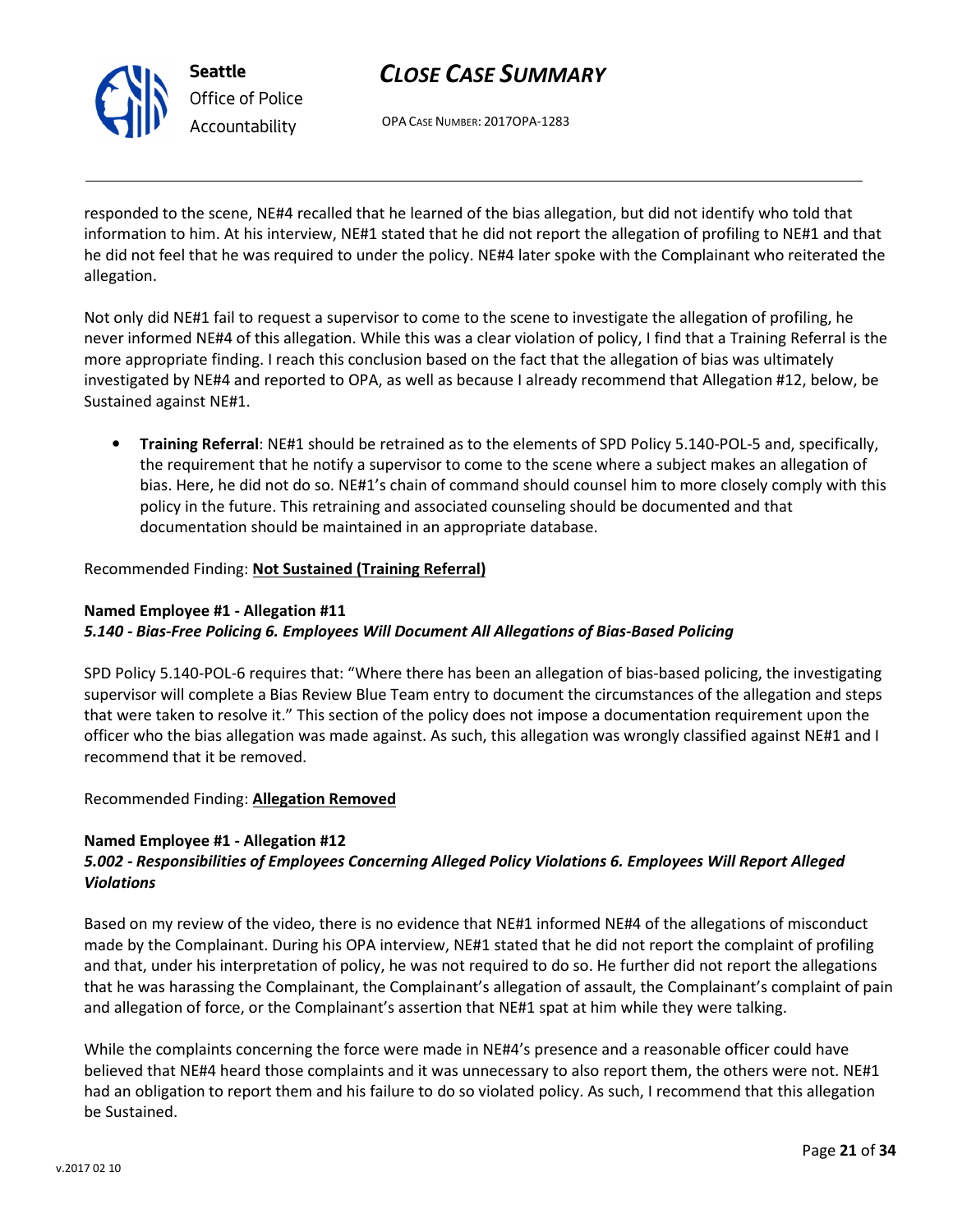

OPA CASE NUMBER: 2017OPA-1283

### Recommended Finding: Sustained

## Named Employee #1 - Allegation #13 8.200 - Using Force 2. Use of Force: When Prohibited

While SPD Policy 8.200-POL-1 provides for when the use of force is permitted, SPD Policy 8.200-POL-2 details when it is prohibited. Most notably for purposes of this case, force may not be used: "To punish or retaliate"; or "Against individuals who only verbally confront them unless the vocalization impedes a legitimate law enforcement function."

Here, NE#1 used force when he, as alleged by the Complainant, pushed his body against him during their interaction. He used force again when he applied handcuffs to the Complainant and the Complainant complained of pain.

With regard to the initial use of force, I find it to have been body positioning in order to intimidate the Complainant rather than a reportable use of force. While I find this to be concerning, this conduct is addressed in the Sustained finding for Allegation #14, below. With regard to the use of force during the handcuffing, I do not find that this force was prohibited under this policy. It did not appear to have been used to punish or retaliate against the Complainant, instead it was meant to handcuff him and take him into custody. It also did not appear to have been used solely because of the Complainant's statements towards the officers.

For these reasons, while I find aspects of NE#1's conduct to have been concerning, I recommend that this allegation be Not Sustained – Unfounded.

Recommended Finding: Not Sustained (Unfounded)

## Named Employee #1 - Allegation #14 5.001 - Standards and Duties 9. Employees Shall Strive to be Professional at all Times

SPD Policy 5.001-POL-9 instructs that SPD employees shall strive to be professional at all times. It further states the following: "Regardless of duty status, employees may not engage in behavior that undermines public trust in the Department, the officer, or other officers." Officers "will avoid unnecessary escalation of events even if those events do not end in reportable uses of force."

NE#1's behavior during virtually the entirety of interaction with the Complainant was unprofessional. At the outset, NE#1 did not identify himself or give the basis for why he was stopping or detaining the Complainant. When the Complainant questioned the basis for the stop, NE#1 grew aggressive. He leaned down towards the Complainant and, at one point, pushed his body towards him. While NE#1 contended that he did so to hear the Complainant due to the loud traffic and because he was trained to move closer to dispel a threat, I find this explanation to be unbelievable and actually contrary to NE#1's training and common sense. I find it much more likely that he did so to intimidate the Complainant. This appears clear to me from my review of the video. This behavior continued through the stop and detention.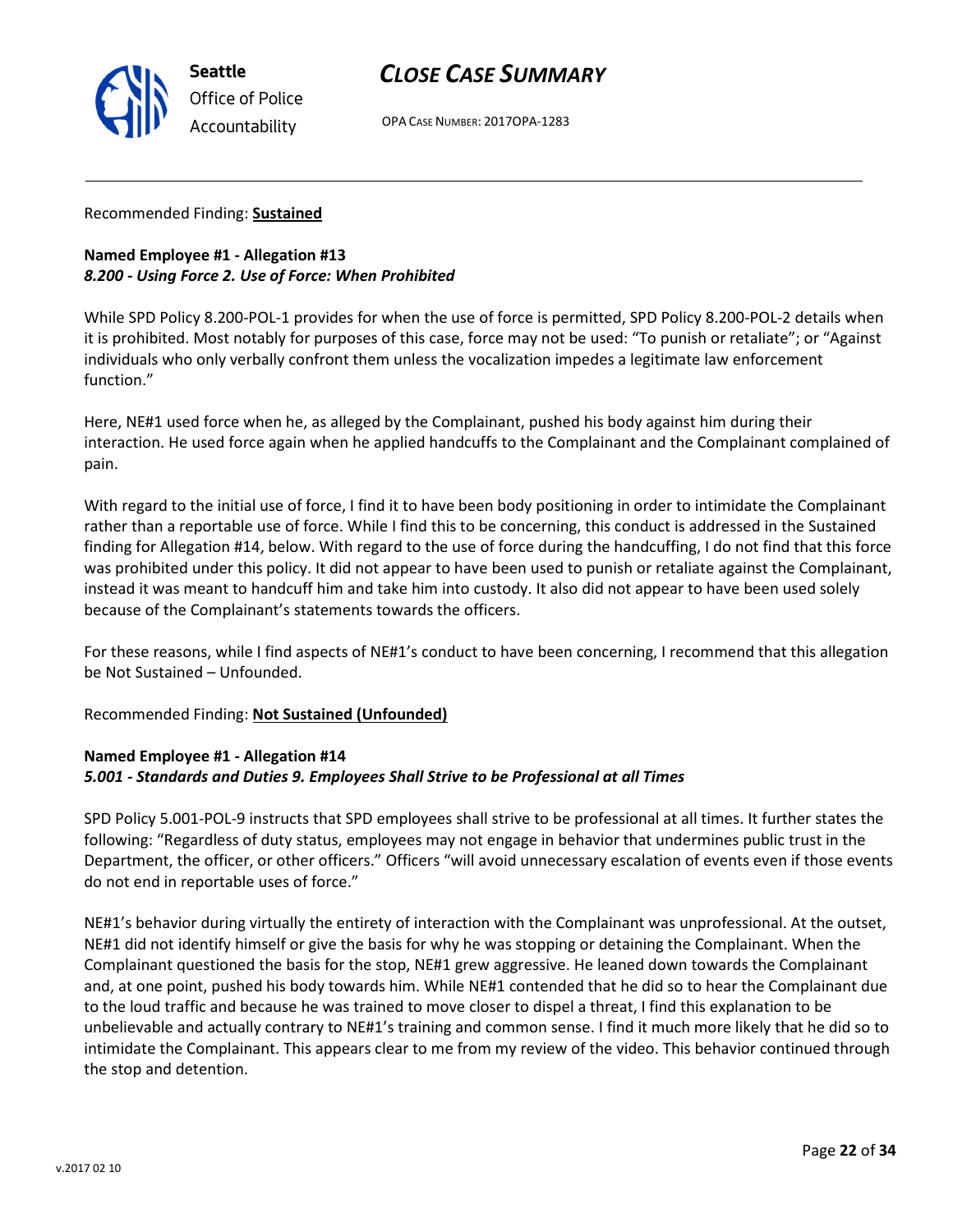



OPA CASE NUMBER: 2017OPA-1283

NE#1 further made a number of statements that, standing alone, constituted unprofessionalism. Included among these were: when he told the Complainant that he was profiling him; when he asked the Complainant if he wanted him to call a "wambulance"; when he repeatedly asked the Complainant if he was playing the victim; stated that his complaints were "adorable"; told him that he was "just another criminal on Aurora"; stated that he "really wanted to take" the Complainant to jail; laughed at the Complaint in a demeaning fashion; and refused to call a sergeant and dismissively told the Complainant that sergeants were at the precinct doing paperwork. NE#1 treated the Complainant dismissively and rudely throughout their interaction. Moreover, his conduct and statements served to escalate the events.

For these reasons, I find that NE#1's conduct and demeanor towards the Complainant in this case were simply unacceptable and I recommend that this allegation be Sustained.

Recommended Finding: Sustained

## Named Employee #1 - Allegation #15 5.001 - Standards and Duties 10. Employees Shall Be Truthful and Complete In All Communication

When NE#1 spoke with the female witness, he asked her if she had previously seen the Complainant with the bag. She stated: "No, it was a woman I think that sat down on the corner with it." NE#1 asked if the bag belonged to the woman. The female witness responded: "Well we think it was it showed up when she showed up." NE#1 returned to where the Complainant was being detained and told the other officers: "So now we have a witness, she says that's definitely not his bag and it definitely does belong to the woman who was here earlier."

SPD Policy 5.001-POL-10 requires that Department employees be truthful and complete in all communication. This allegation was classified here because of the manner in which NE#1 relayed a comment made by the female witness to fellow officers. Specifically, NE#1 was alleged to have engaged in dishonesty because the female witness was not definitive that the bag belonged to the woman, but NE#1 characterized the witness's statement as definitive to his fellow officers.

When asked about this apparent inconsistency at his OPA interview, NE#1 stated that his recounting of the female witness's account was a "generalization" and was based on the totality of the circumstances known to NE#1 at the time. NE#1 stated that he was paraphrasing the female witness but that he did not believe that she was being ambiguous about who owned the bag.

Based on my review of the record, I find that the information conveyed by NE#1 to his fellow officers was not entirely accurate. It suggested that ownership was conclusively known and verified by the female witness when it was not that clear. That being said, and due to the higher quantum of evidence required to prove this allegation, I cannot conclusively determine that this was dishonesty in violation of SPD policy. For these reasons, I recommend that this allegation be Not Sustained – Inconclusive.

Recommended Finding: Not Sustained (Inconclusive)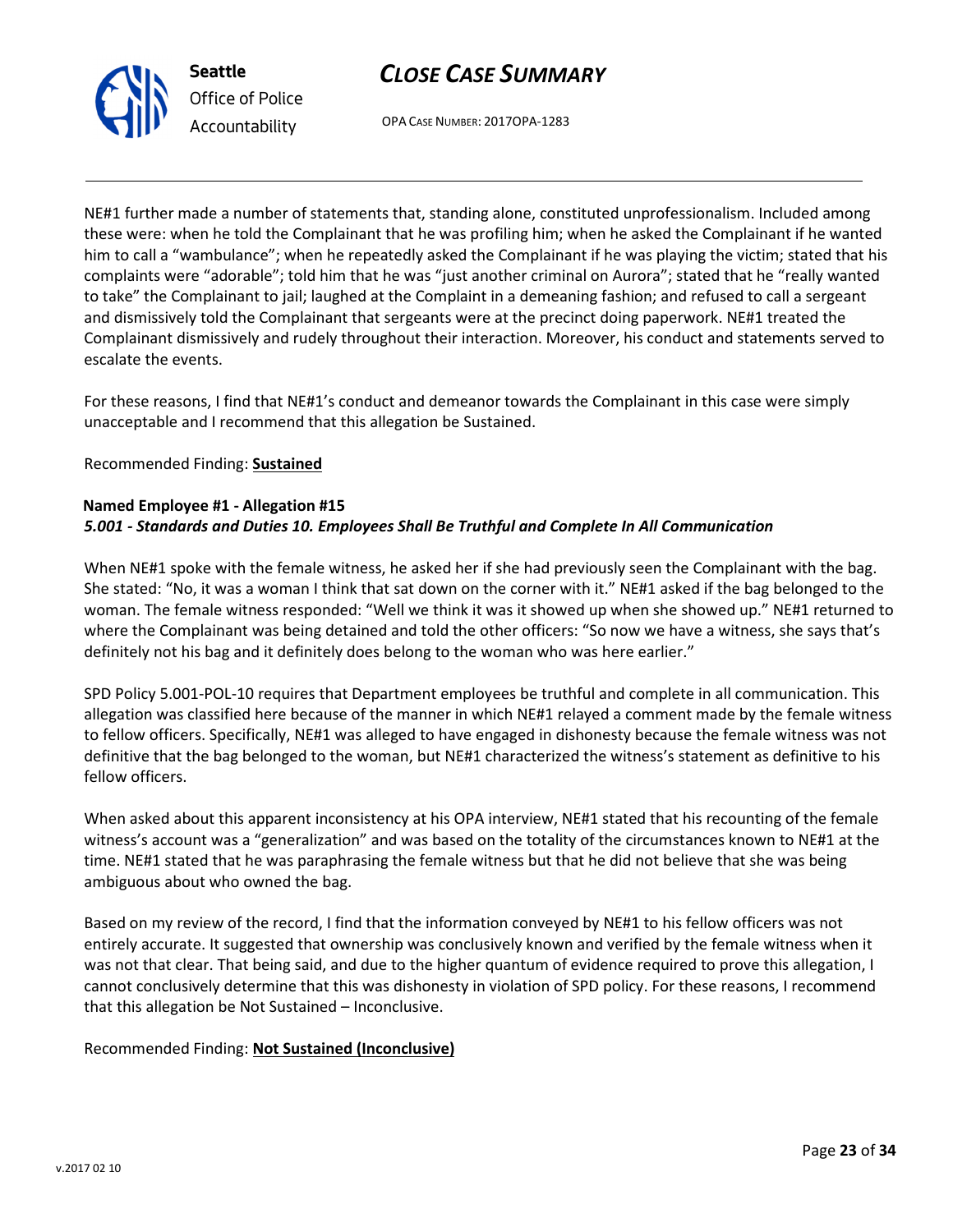

OPA CASE NUMBER: 2017OPA-1283

## Named Employee #1 - Allegation #16 5.001 - Standards and Duties 2. Employees Must Adhere to Laws, City Policy and Department Policy

SPD Policy 5.001-POL-2 requires that SPD employees adhere to laws, City policy, and Department policy.

While I find aspects of the Terry stop effectuated by NE#1 were improper and that there was insufficient probable cause to arrest the Complainant, that conduct is dealt with in other allegations. I interpret this allegation to refer to the claim made by the Complainant that his genitals were touched during the search.

NE#1 searched the Complainant incident to arrest while NE#3 held his arm. NE#3 stated that he did not witness anything unprofessional during the search. NE#3 further stated that, based on his experience, it was not uncommon to search the groin area of a suspect for weapons and/or drugs.

NE#1 stated that, while he patted down the Complainant's groin area, he did so to verify that he had no weapons on him. He stated that he did not do anything that was unprofessional or inappropriate during the search. Moreover, even though I find that there was insufficient probable cause to arrest the Complainant, once the officers made the decision to do so, they were permitted to search him.

While I can understand the Complainant's concern and annoyance with being searched in the groin area, I do not find it to have been either illegal or improper. I reach this conclusion based both on my review of the officers' statements and on the video, which shows a pat frisk consistent with the officers' accounts.

For these reasons, I recommend that this allegation be Not Sustained – Unfounded as against NE#1, NE#2, and NE#3.

Recommended Finding: Not Sustained (Unfounded)

### Named Employee #2 - Allegation #1

6.220 - Voluntary Contacts, Terry Stops & Detentions 1. Terry Stops are Seizures and Must Be Based on Reasonable Suspicion in Order to be Lawful

For the same reasons as stated above (see Named Employee #1, Allegation #1), I recommend that this allegation be Not Sustained – Inconclusive.

Recommended Finding: Not Sustained (Inconclusive)

## Named Employee #2 - Allegation #2 6.220 - Voluntary Contacts, Terry Stops & Detentions 3. During a Terry Stop, Officers Will Limit the Seizure to a Reasonable Scope

As discussed above (see Named Employee #1, Allegation #2), I find that NE#1's conduct – which including repeated requests and demands for identification, multiple statements that the Complainant could not leave until identification was provided, orders to the Complainant to remove his backpack and put out his cigarette – elevated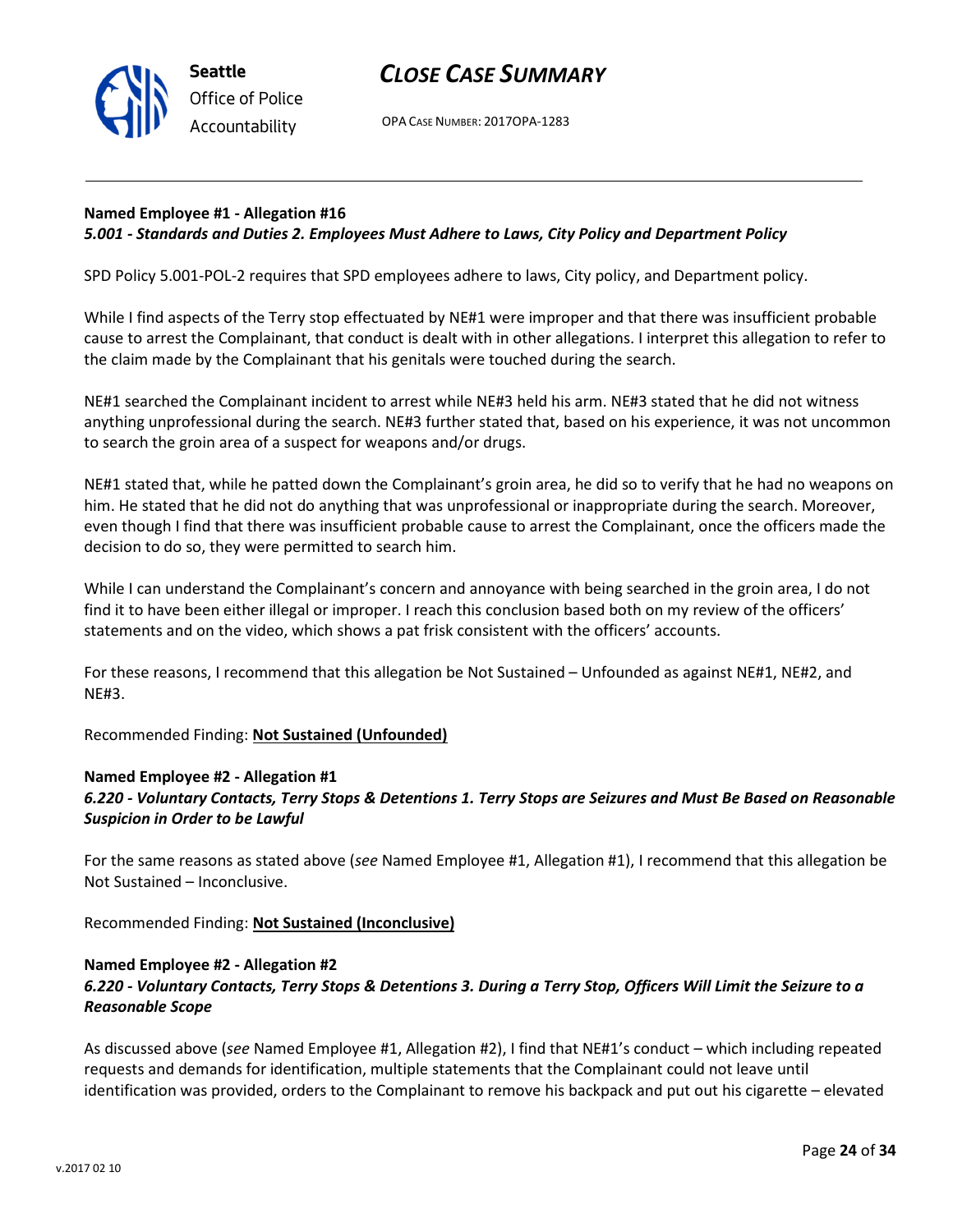

OPA CASE NUMBER: 2017OPA-1283

NE#1's detention to a functional arrest. Moreover, as explained below, I conclude that there was not sufficient probable cause supporting that arrest.

I find that NE#1, not NE#2, was primarily responsible for this. However, I note that NE#2 did not appear to see any issue with NE#1's actions either at that time or after the fact. For these reasons, while I do not believe it necessary to issue a Sustained finding as against him, I recommend that NE#2 receive a Training Referral.

• Training Referral: NE#2 should be retrained concerning the elements of SPD Policy 6.220-POL-3 and, specifically, be reminded that certain actions can transform a Terry stop into an arrest. Moreover, NE#2 should be counseled that, where that occurs, the arrest must be supported by probable cause. That was not the case here. This retraining and associated counseling should be documented and that documentation should be maintained in an appropriate database.

Recommended Finding: Not Sustained (Training Referral)

### Named Employee #2 - Allegation #3

## 6.220 - Voluntary Contacts, Terry Stops & Detentions 4. During a Terry Stop, Officers Will Limit the Seizure to a Reasonable Amount of Time

For the same reasons as stated above (see Named Employee #1, Allegation #3), I recommend that this allegation be Not Sustained – Lawful and Proper.

### Recommended Finding: Not Sustained (Lawful and Proper)

#### Named Employee #2 - Allegation #4

## 6.220 - Voluntary Contacts, Terry Stops & Detentions 5. During all Terry Stops, Officers Will Take Reasonable Steps to Be Courteous and Professional, Including Identifying Themselves

At his OPA interview, NE#2 admitted that he did not identify himself to the Complainant at the outset of the stop. From my review of the video, there is no evidence that NE#1 ever stated that he was a Seattle Police Officer or told the Complainant that he was being audio and video recorded. Moreover, the officers, including NE#2, did not tell the Complainant that he was being stopped on suspicion of being in possession of stolen property until over a minute into the stop. This was in technical violation of policy.

I initially recommended that this allegation be Sustained against NE#2 as he admittedly did not introduce himself. However, at his Loudermill hearing, NE#2 recognized that while he did not identify himself, he thought that it was the obligation of the primary officer, not him, to do so at the outset of the stop and to provide the reason for the stop. He further stated that he now makes a point to identify himself, regardless of whether he is the primary officer.

I do not find NE#2's stated confusion to be necessarily unreasonable. There is a valid question of whether every officer involved in a Terry stop is required to provide identification or, in the alternative, whether it is only required of the officer initiating the stop and primarily interacting with the subject. In some respects, the former, broader interpretation seems illogical and unworkable. For example, if six officers were involved, even tangentially, in a Terry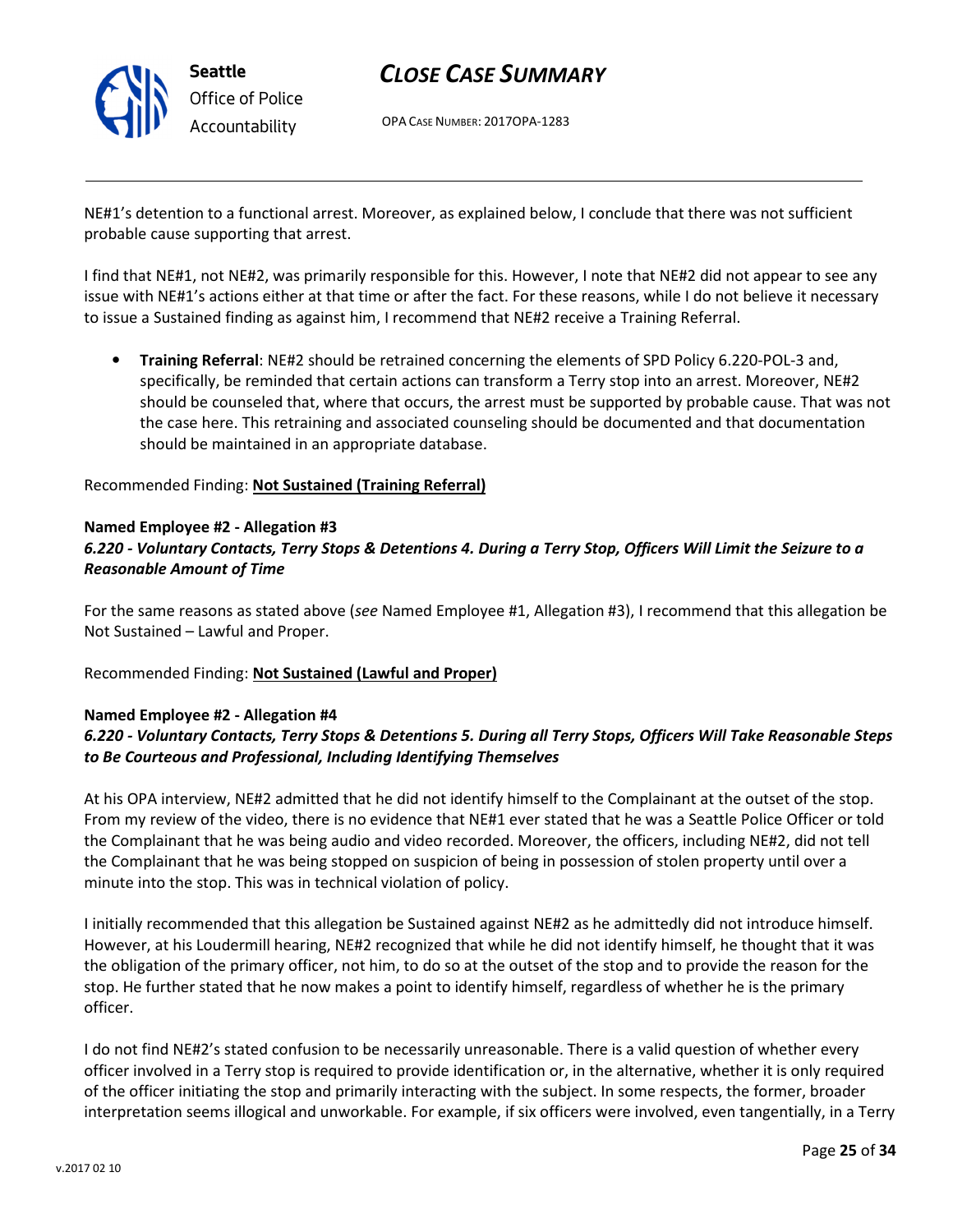

OPA CASE NUMBER: 2017OPA-1283

stop, would each of the officers be required, in turn, to provide their name and rank? I do not think that this is what the policy contemplates, but I will leave this to the Department to determine. Indeed, the Department is currently considering revisions to SPD Policy 6.220 and it may want to evaluate a change to this section.

Regardless, given the valid questions raised by NE#2 at his Loudermill hearing, I note longer recommend that this allegation be Sustained on this ground.

Similarly, as discussed above, as well as in the context of NE#1, I already recommend that the allegation under SPD Policy 5.001-POL-10 be Sustained against NE#2. As such, I find it unnecessary to also sustain the courtesy and professional aspect of this policy.

For these reasons, I amend my finding. I instead issue the following Training Referral.

• Training Referral: NE#2 should receive additional training concerning the elements of this policy and, specifically, the requirement that he identify himself on a Terry stop. While NE#2 appears to have already modified his behavior in this regard, his chain of command should ensure that this is the case. If so, no further action need by taken by the chain of command. This retraining and any associated counseling should be documented and this documentation should be maintained in an appropriate database.

### Recommended Finding: Not Sustained (Training Referral)

#### Named Employee #2 - Allegation #5

## 6.220 - Voluntary Contacts, Terry Stops & Detentions 6. Officers Cannot Require Subjects to Identify Themselves or Answer Questions on a Terry Stop

As discussed above, I find that NE#1 improperly required the Complainant to provide his identification during the Terry stop. While NE#2 also asked the Complainant for his identification on a number of occasions, unlike NE#1, I do not find that NE#1 demanded it.

As such, I do not recommend that this allegation be Sustained as against NE#2. I note, however, that NE#2 did not seem to have any problem with NE#1's statements, either at the scene or during his OPA interview, and did not seem to understand that they violated policy. Accordingly, I recommend that NE#2 receive a Training Referral.

• Training Referral: Named Employee #2 should receive additional training concerning the elements of SPD Policy 6.220-POL-6 and, specifically, the prohibition on requiring a suspect to provide identification during a Terry stop. It should be explained to him by his chain of command how NE#1's actions in this case were in violation of policy. This retraining and counseling should be documented and that documentation should be maintained in an appropriate database.

### Recommended Finding: Not Sustained (Training Referral)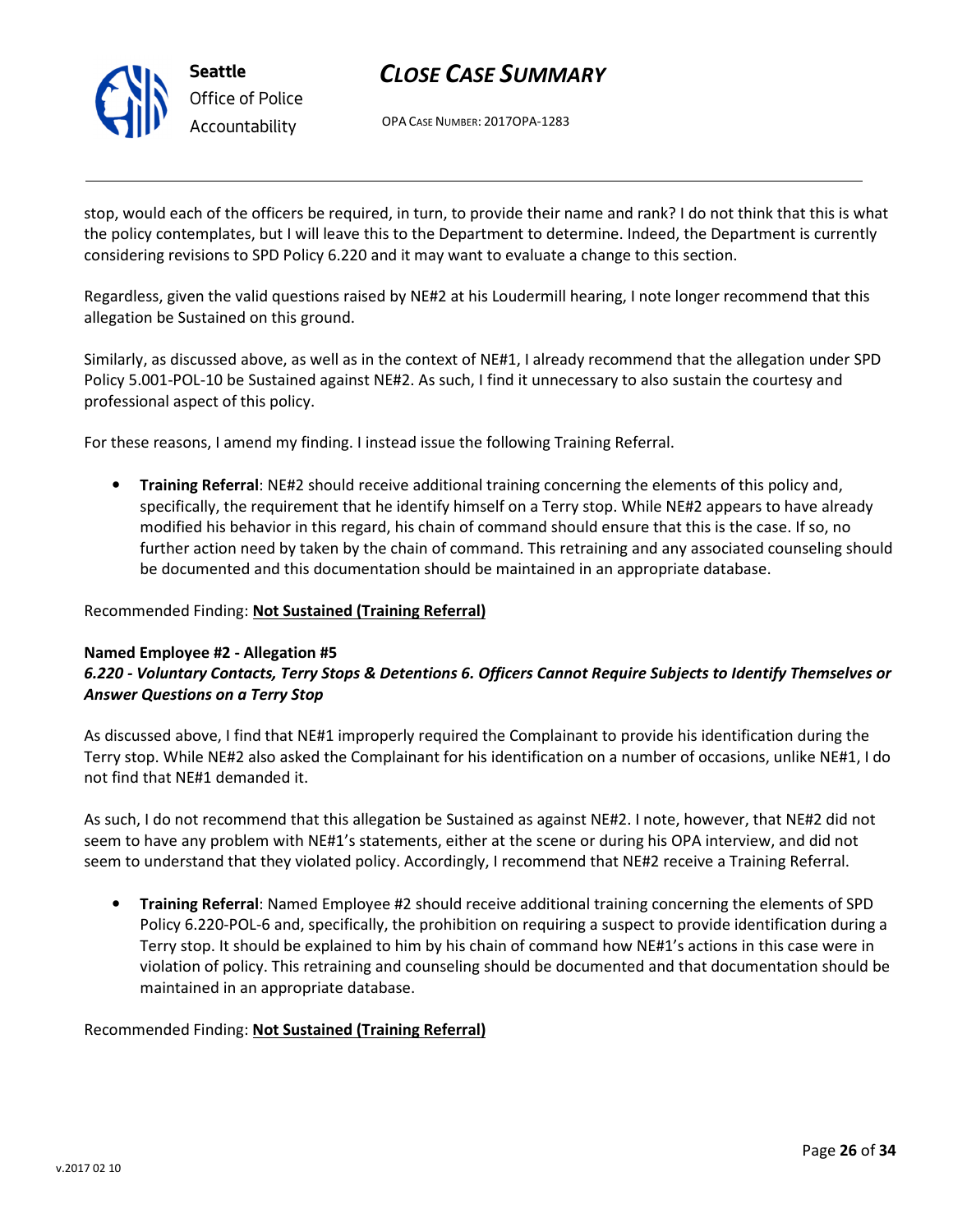

OPA CASE NUMBER: 2017OPA-1283

### Named Employee #2 - Allegation #6

6.010 - Arrests 1. Officers Must Have Probable Cause That a Suspect Committed a Crime in Order to Effect an Arrest

While NE#1 directed that the formal arrest of the Complainant be effectuated, I find that NE#2 was equally involved in the investigation and decision-making that led to this action. As such, I find that he holds equal responsibility for the arrest of the Complainant, which I conclude lacked probable cause.

For this reason, I recommend that this allegation be Sustained.

Recommended Finding: Sustained

### Named Employee #2 - Allegation #7

6.010 - Arrests 2. When Taking a Suspect Into Custody, Officers Must Identify Themselves, Inform the Suspect that He or She is Under Arrest, and State the Reason for the Arrest As Early as Practical

For the same reasons as stated above (see Named Employee #1, Allegation #7), I recommend that NE#2 receive a Training Referral.

• Training Referral: NE#2 should receive retraining concerning the elements of SPD Policy 6.020-POL-7 and, specifically, the requirements that, upon arresting a subject, he identify himself, formally inform the subject that he is under arrest, and provide the basis for the arrest. His failure to do so here was in technical violation of policy. NE#2 should be counseled by his chain of command to more closely adhere to the requirements of this policy in the future. This retraining and associated counseling should be documented and that documentation should be maintained in an appropriate database.

Recommended Finding: Not Sustained (Training Referral)

## Named Employee #2 - Allegation #8 6.010 - Arrests 3. Officers Shall Advise All Arrestees of Their Full Miranda Rights

For the same reason as stated above (see Named Employee #1, Allegation #8), I recommend that this allegation be Not Sustained – Lawful and Proper.

Recommended Finding: Not Sustained (Lawful and Proper)

## Named Employee #2 - Allegation #9 5.140 - Bias-Free Policing 2. Officers Will Not Engage in Bias-Based Policing

As discussed in the context of NE#1 above (see Named Employee #1, Allegation #9), I do not believe that the Named Employees engaged in biased policing. This is the case even though I think that the stop of the Complainant was questionable and the arrest of the Complainant was not legally supported. Ultimately, even if incorrect, I find that the officers based their law enforcement actions on the Complainant's perceived conduct, not on him being a member of any protected class.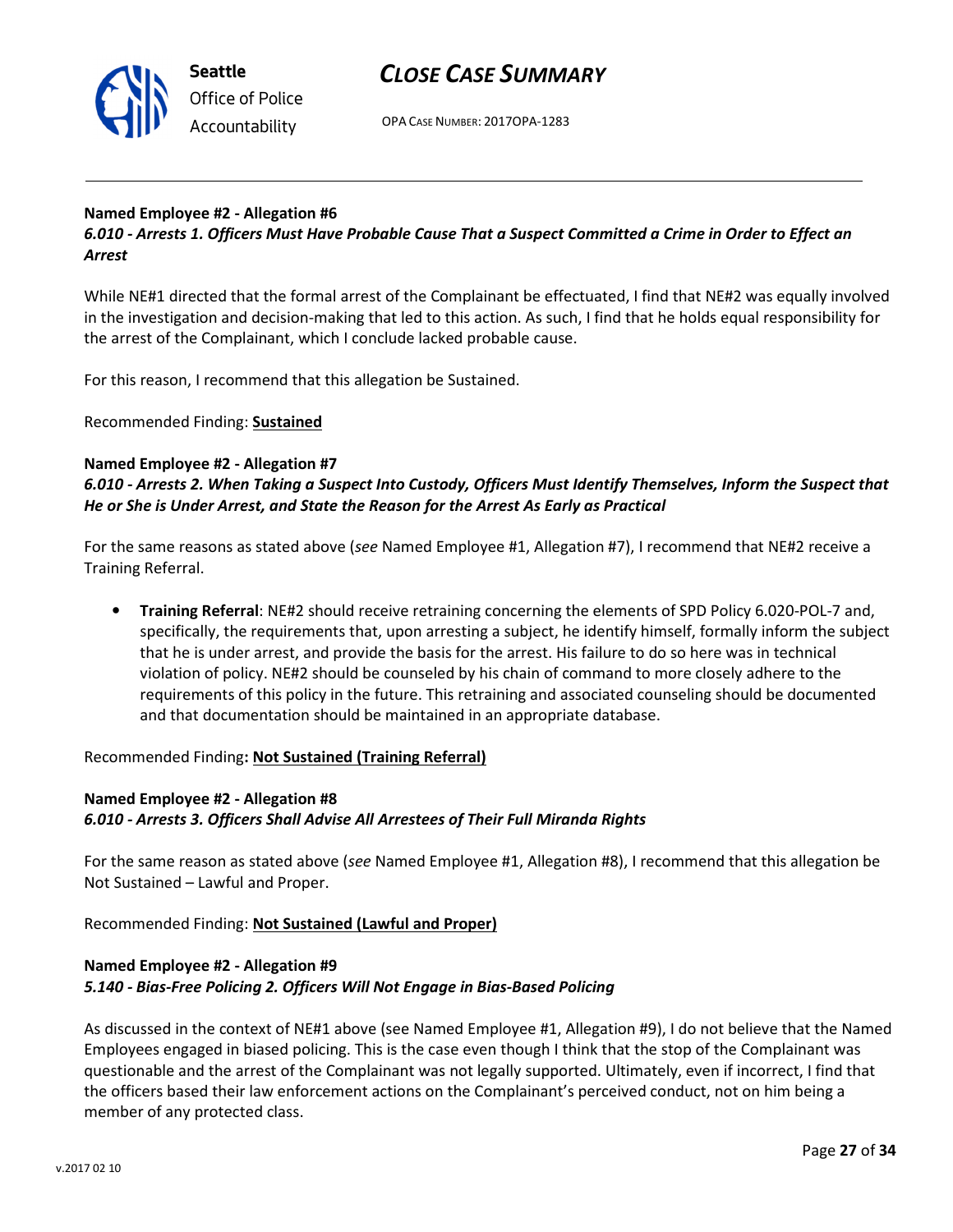

# CLOSE CASE SUMMARY

OPA CASE NUMBER: 2017OPA-1283

For these reasons, I recommend that this allegation be Not Sustained – Unfounded as against both NE#2 and NE#3.

Recommended Finding: Not Sustained (Unfounded)

#### Named Employee #2 - Allegation #10

### 5.140 - Bias-Free Policing 4. All Employees Share Responsibility for Preventing Bias-Based Policing

SPD Policy 5.140-POL-4 states that all Department employee share a responsibility for preventing biased policing.

As discussed more fully above, while I have significant concerns with the language used by NE#1 concerning profiling, I do not find that any of the officers engaged in biased policing in this instance. As I find that no biased policing occurred, I recommend that this allegation be Not Sustained – Unfounded as against both NE#2 and NE#3.

Recommended Finding: Not Sustained (Unfounded)

## Named Employee #2 - Allegation #11 5.140 - Bias-Free Policing 5. Employees Will Call a Supervisor in Response to Allegations of Bias-Based Policing

As discussed above, NE#4 responded to the scene based on a request for a fingerprint scanner, not because he was notified of the complaints of bias.

NE#2 stated that he may have told NE#4 about the bias allegation later at the precinct, but was not definitive on this issue. He further stated that he did not believe that he said anything while at the scene. NE#2 also indicated that he was not sure if any other officers told NE#4 of the bias allegation while at the scene.

Even though I find that this failure to report constituted a technical violation of policy, given that NE#4 did become aware of the misconduct and referred this matter to OPA and because I recommend that Allegation #12 be Sustained against NE#2, I conclude that a Training Referral is the appropriate finding here.

• Training Referral: NE#2 should be retrained as to the elements of SPD Policy 5.140-POL-5 and, specifically, the requirement that he notify a supervisor to come to the scene where a subject makes an allegation of bias and that he independently report the allegation of bias to a supervisor. Here, he did not do so. NE#2's chain of command should counsel him to more closely comply with this policy in the future. This retraining and associated counseling should be documented and that documentation should be maintained in an appropriate database.

Recommended Finding: Not Sustained (Training Referral)

### Named Employee #2 - Allegation #12

## 5.002 - Responsibilities of Employees Concerning Alleged Policy Violations 6. Employees Will Report Alleged Violations

NE#2, like NE#1, failed to inform NE#4 of the allegations of misconduct made by the Complainant. Most notably, NE#2 failed to tell NE#4 that the Complainant alleged that he had been profiled, harassed, and that NE#1 had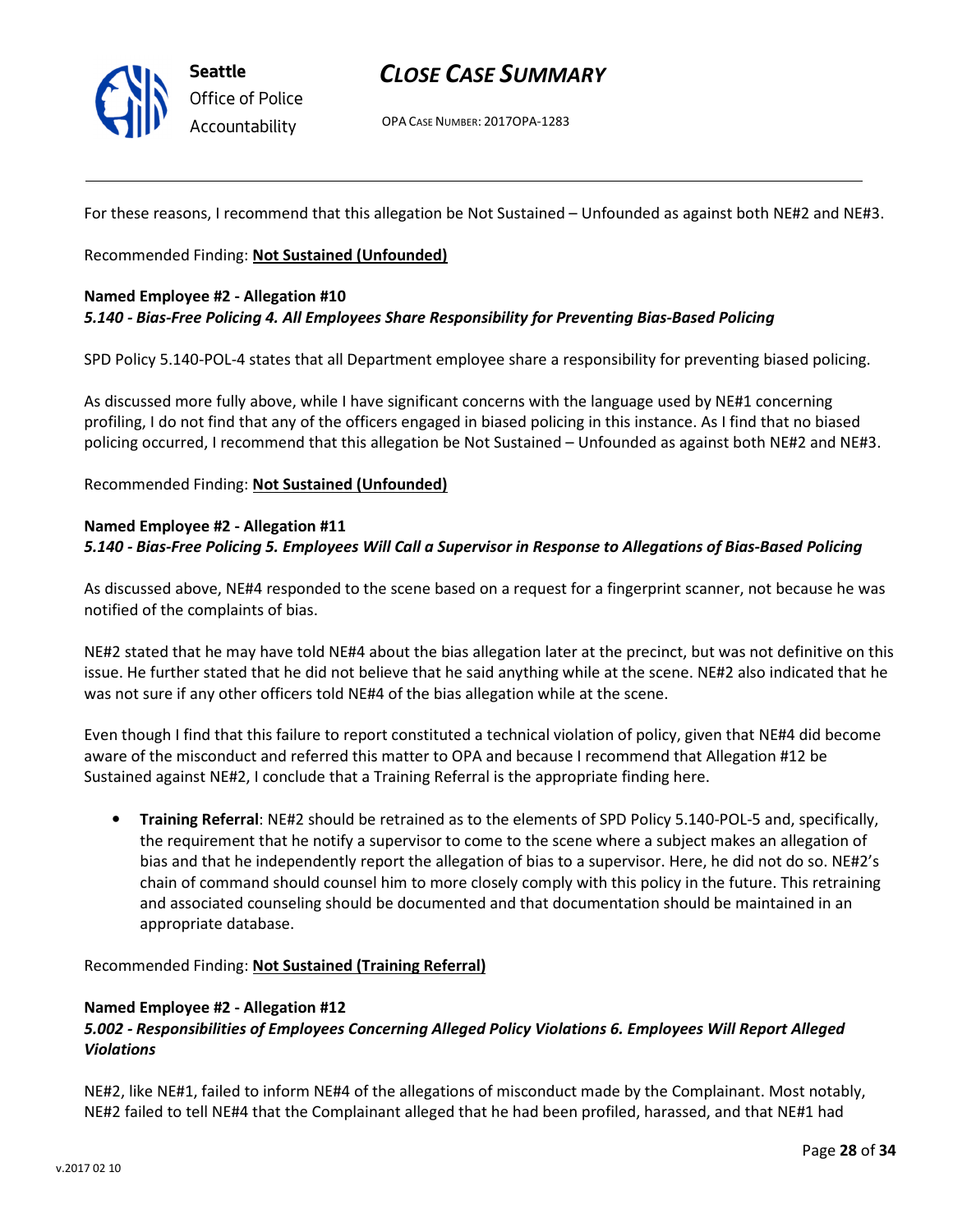

OPA CASE NUMBER: 2017OPA-1283

assaulted him. Moreover, while NE#2 contended that he may have reported some of these allegations to NE#4 at the precinct, he could not conclusively state that he did so.

SPD Policy 5.002-POL-2 required that these allegations be reported. The failure to do so was contrary to policy. As such, I recommend that this allegation be Sustained.

Recommended Finding: Sustained

## Named Employee #2 - Allegation #13 5.001 - Standards and Duties 9. Employees Shall Strive to be Professional at all Times

During the vast majority of the officers' interaction with the Complainant, NE#1 drove the conversation. As discussed above, I find that NE#1's demeanor, statements, and physical conduct were unprofessional and violated Department policy. I do not believe that NE#2's behavior was as egregious as NE#1's; however, I still conclude that NE#2 was unprofessional towards the Complainant. While I am concerned with a number of NE#2's statements, I am even more troubled by his overall approach towards the Complainant.

The following are some of the statements made by NE#2 that I believe were unprofessional and inappropriate: in response to the Complainant's assertion that he was being subjected to an invalid stop and detention, NE#2 stated: "since you're an expert in this, what's it called when an officer gives you a lawful order and you don't comply with it"; when the Complainant asked a question in response to his exchange, NE#2 responded: "you don't answer a question with a question" and "that's not how communication happens sir"; when the Complainant stated something concerning NE#1 being "in shape," NE#2 said "good job bro" and began laughing with NE#1.

As discussed above, I also find NE#2's general approach towards the Complainant to have been dismissive. For example: NE#2 repeatedly laughed with NE#1 and at the Complainant concerning the Complainant's statements and NE#1's responses thereto and was sarcastic concerning the Complainant's assertion that he felt threatened by the officers.

These statements and NE#2's demeanor were gratuitous and simply unnecessary. The officers already had all of the power in this situation. The Complainant was sitting on a wall while surrounded by multiple officers. He clearly felt mistreated and bullied. He had been told on several occasions that he was not free to go and, as discussed above, he had functionally been arrested. SPD Policy 5.001-POL-9 prohibits officers from using language or engaging in acts that are contemptuous or disrespectful against any person. I find that NE#2's behavior and statements here were contemptuous and disrespectful towards the Complainant and, as such, I recommend that this allegation be Sustained.

Recommended Finding: Sustained

## Named Employee #2 - Allegation #14 5.001 - Standards and Duties 2. Employees Must Adhere to Laws, City Policy and Department Policy

For the same reasons as stated above (see Named Employee #1, Allegation #16), I recommend that this allegation be Not Sustained – Unfounded.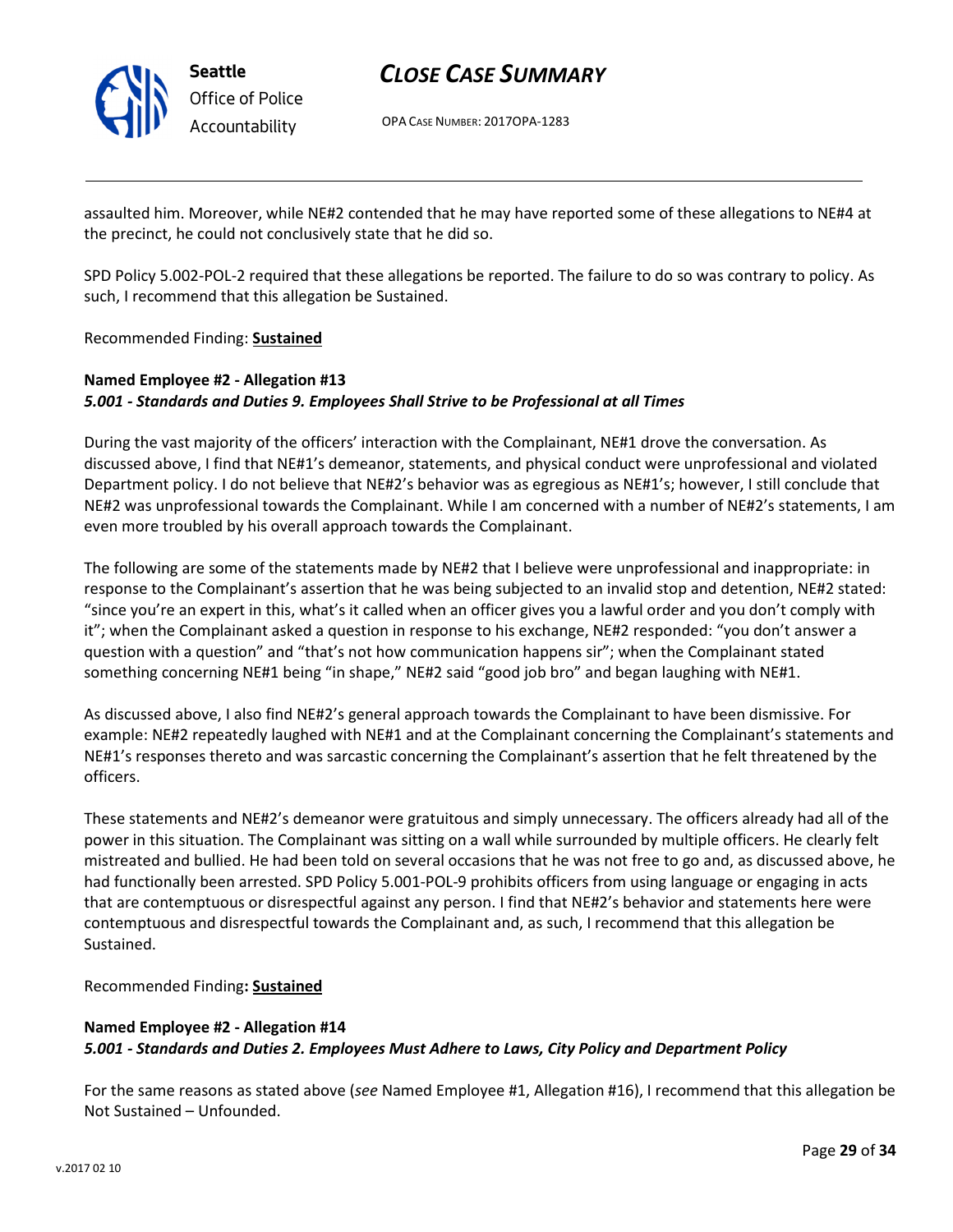

OPA CASE NUMBER: 2017OPA-1283

### Recommended Finding: Not Sustained (Unfounded)

## Named Employee #3 - Allegation #1 6.220 - Voluntary Contacts, Terry Stops & Detentions 1. Terry Stops are Seizures and Must Be Based on Reasonable Suspicion in Order to be Lawful

I find that NE#3 acted virtually entirely as a cover officer in this case. He had limited if not non-existent interaction with the Complainant and did not play any significant role in the Complainant's detention. Indeed, the Complainant, himself, stated that NE#3 was the only officer who was not harassing, profiling, or mistreating him. For these reasons, I recommend that the allegations concerning the Terry stop and arrest of the Complainant all be removed as against NE#3.

Recommended Finding: Allegation Removed

#### Named Employee #3 - Allegation #2

## 6.220 - Voluntary Contacts, Terry Stops & Detentions 3. During a Terry Stop, Officers Will Limit the Seizure to a Reasonable Scope

For the same reasons as stated above (see Named Employee #3, Allegation #1), I recommend that this allegation be removed.

Recommended Finding: Allegation Removed

## Named Employee #3 - Allegation #3 6.220 - Voluntary Contacts, Terry Stops & Detentions 4. During a Terry Stop, Officers Will Limit the Seizure to a Reasonable Amount of Time

For the same reasons as stated above (see Named Employee #3, Allegation #1), I recommend that this allegation be removed.

Recommended Finding: Allegation Removed

### Named Employee #3 - Allegation #4

## 6.220 - Voluntary Contacts, Terry Stops & Detentions 5. During all Terry Stops, Officers Will Take Reasonable Steps to Be Courteous and Professional, Including Identifying Themselves

For the same reasons as stated above (see Named Employee #3, Allegation #1), I recommend that this allegation be removed.

Recommended Finding: Allegation Removed

## Named Employee #3- Allegation #5 6.220 - Voluntary Contacts, Terry Stops & Detentions 6. Officers Cannot Require Subjects to Identify Themselves or Answer Questions on a Terry Stop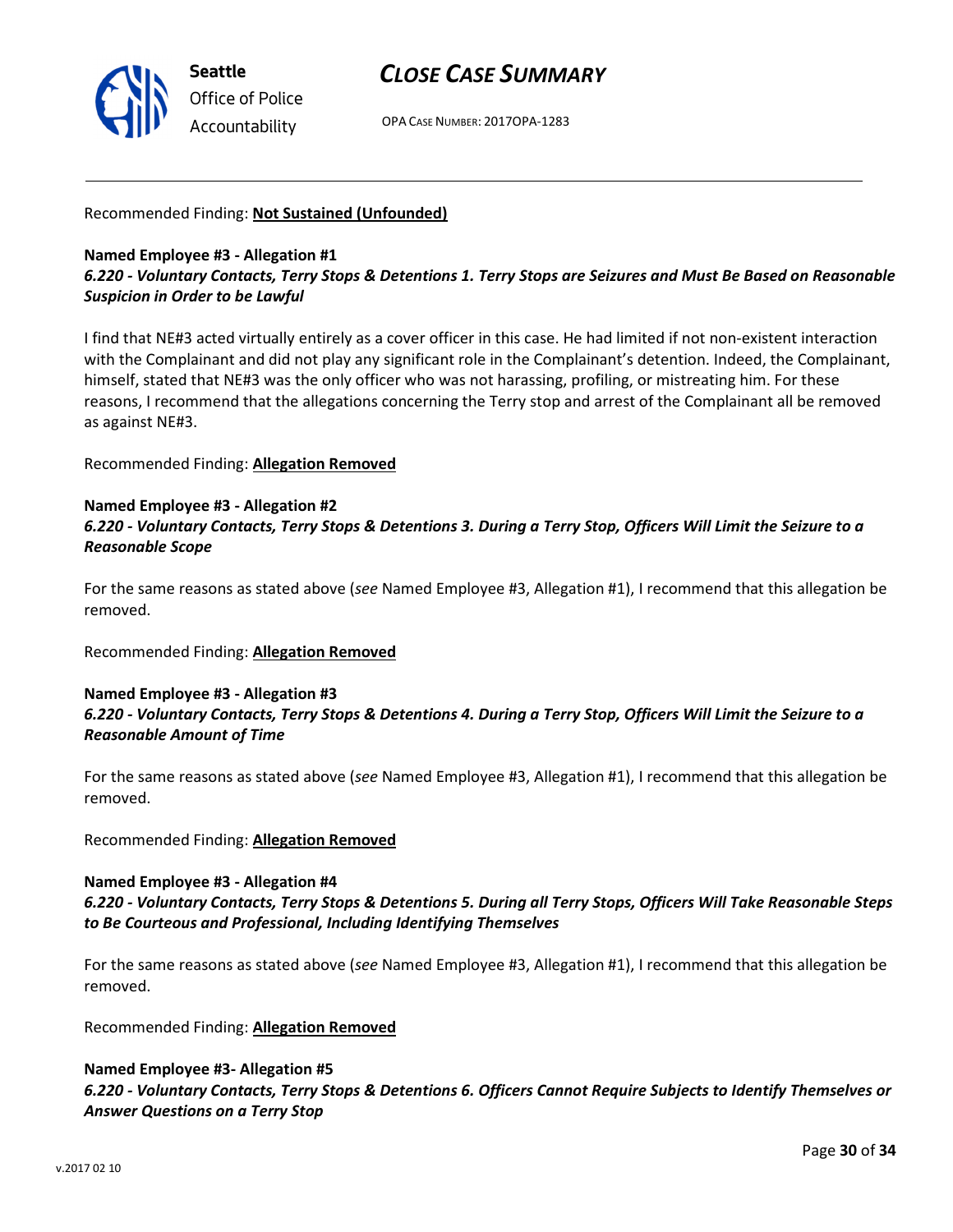

## CLOSE CASE SUMMARY

OPA CASE NUMBER: 2017OPA-1283

For the same reasons as stated above (see Named Employee #3, Allegation #1), I recommend that this allegation be removed.

### Recommended Finding: Allegation Removed

### Named Employee #3 - Allegation #6

6.010 - Arrests 1. Officers Must Have Probable Cause That a Suspect Committed a Crime in Order to Effect an Arrest

For the same reasons as stated above (see Named Employee #3, Allegation #1), I recommend that this allegation be removed.

Recommended Finding: Allegation Removed

#### Named Employee #3 – Allegation #7

6.010 - Arrests 2. When Taking a Suspect Into Custody, Officers Must Identify Themselves, Inform the Suspect that He or She is Under Arrest, and State the Reason for the Arrest As Early as Practical

For the same reasons as stated above (see Named Employee #3, Allegation #1), I recommend that this allegation be removed.

### Recommended Finding: Allegation Removed

### Named Employee #3 – Allegation #8 6.010 - Arrests 3. Officers Shall Advise All Arrestees of Their Full Miranda Rights

For the same reasons as stated above (see Named Employee #3, Allegation #1), I recommend that this allegation be removed.

Recommended Finding: Allegation Removed

#### Named Employee #3 - Allegations #9

5.140 - Bias-Free Policing 2. Officers Will Not Engage in Bias-Based Policing

For the same reasons as stated above (see Named Employee #2, Allegation #9), I recommend that this allegation be Not Sustained – Unfounded.

Recommended Finding: Not Sustained (Unfounded)

### Named Employee #3 - Allegation #10 5.140 - Bias-Free Policing 4. All Employees Share Responsibility for Preventing Bias-Based Policing

For the same reasons as stated above (see Named Employee #2, Allegation #10), I recommend that this allegation be Not Sustained – Unfounded.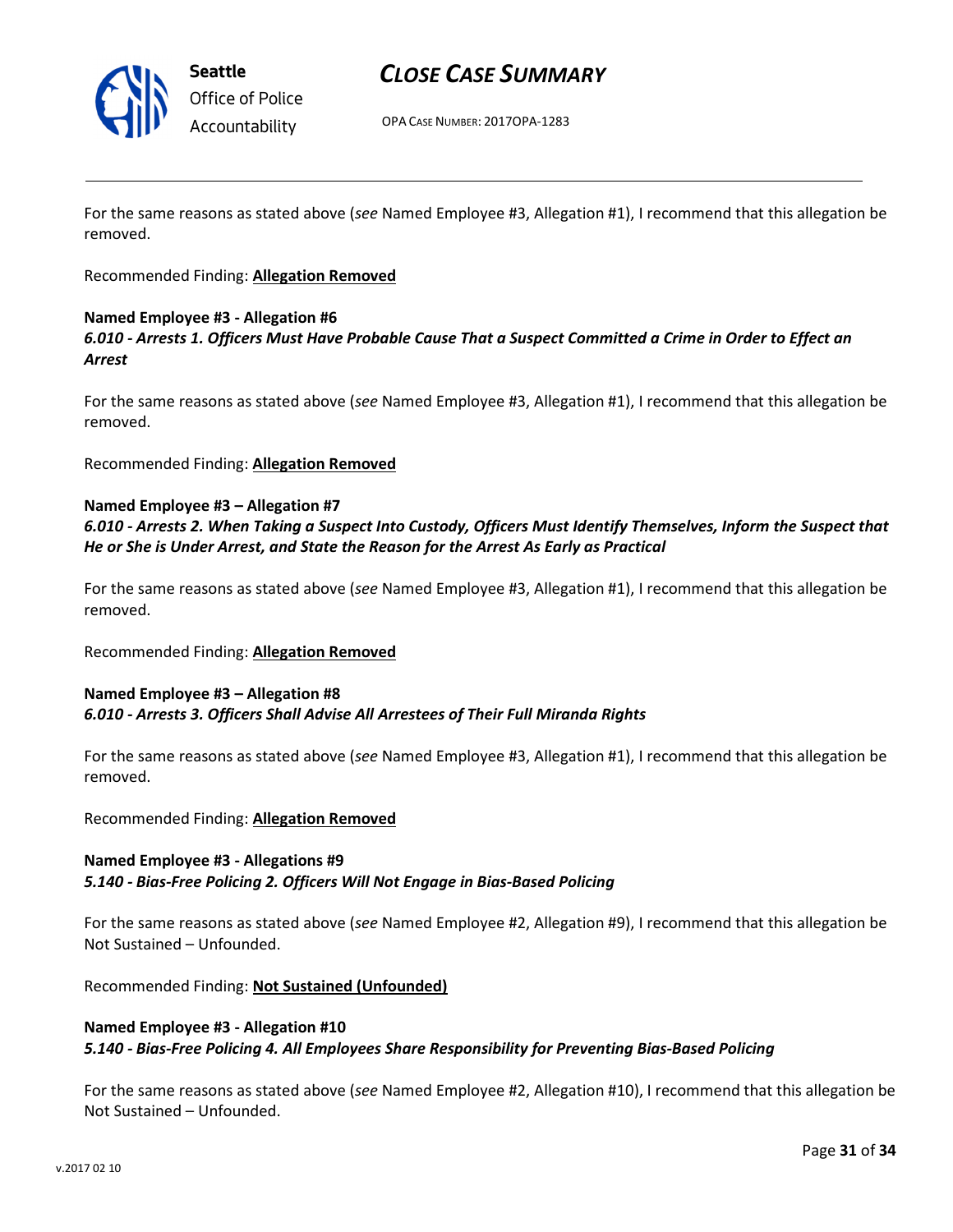

OPA CASE NUMBER: 2017OPA-1283

## Recommended Finding: Not Sustained (Unfounded)

### Named Employee #3 - Allegation #11

### 5.140 - Bias-Free Policing 5. Employees Will Call a Supervisor in Response to Allegations of Bias-Based Policing

NE#3 stated that he inferred by NE#4's presence at the scene that the Complainant's allegations, including the complaint of bias, had been reported. NE#3 did not, himself, report this to NE#4. While NE#3 is correct that NE#4 eventually learned of the bias allegation, NE#3 was not clearly aware of that at the time. SPD Policy 5.140-POL-5 placed on NE#3 the independent obligation to report bias to a supervisor. Accordingly, he was required to convey this information to NE#4 even if he believed that another officer may have already done so. At the very least, he should have verified with NE#4 or his fellow officers that this allegation had been relayed.

While I find that this failure to report constituted a technical violation of policy, given that NE#4 did become aware of the misconduct and referred this matter to OPA and due to NE#3's largely tangential involvement in the incident, I conclude that a Training Referral is the appropriate finding here.

• Training Referral: NE#3 should be retrained as to the elements of SPD Policy 5.140-POL-5 and, specifically, the requirement that he notify a supervisor to come to the scene where a subject makes an allegation of bias. Here, he did not do so. NE#3's chain of command should counsel him to more closely comply with this policy in the future. This retraining and associated counseling should be documented and this documentation should be maintained in an appropriate database.

#### Recommended Finding: Not Sustained (Training Referral)

#### Named Employee #3- Allegation #12 5.001 - Standards and Duties 2. Employees Must Adhere to Laws, City Policy and Department Policy

For the same reasons as stated above (see Named Employee #1, Allegation #16), I recommend that this allegation be Not Sustained – Unfounded.

### Recommended Finding: Not Sustained (Unfounded)

## Named Employee #4 - Allegation #1 5.140 - Bias-Free Policing 7. Supervisors Conduct Preliminary Inquiry into Bias-Based Policing

SPD Policy 5.140-POL-7 concerns a supervisor's requirements when conducting a preliminary inquiry into an allegation of biased policing. This policy discusses when a Bias Review is appropriate versus an OPA complaint. The policy explicitly directs that: "If the person making the allegation [of bias] asks that the matter be referred to OPA then the reviewing supervisor shall refer it using the Complaint Blue Team entry, rather than the Bias Review Blue Team entry." The Complainant Blue Team entry is synonymous with an OPA complaint.

Here, NE#4, as the reviewing supervisor, was told by the Complainant that the Complainant wished for an OPA complaint to be initiated. As such, NE#4 made an OPA complaint instead of completing a Bias Review. This was consistent with policy and, as such, I recommend that this allegation be Not Sustained – Lawful and Proper.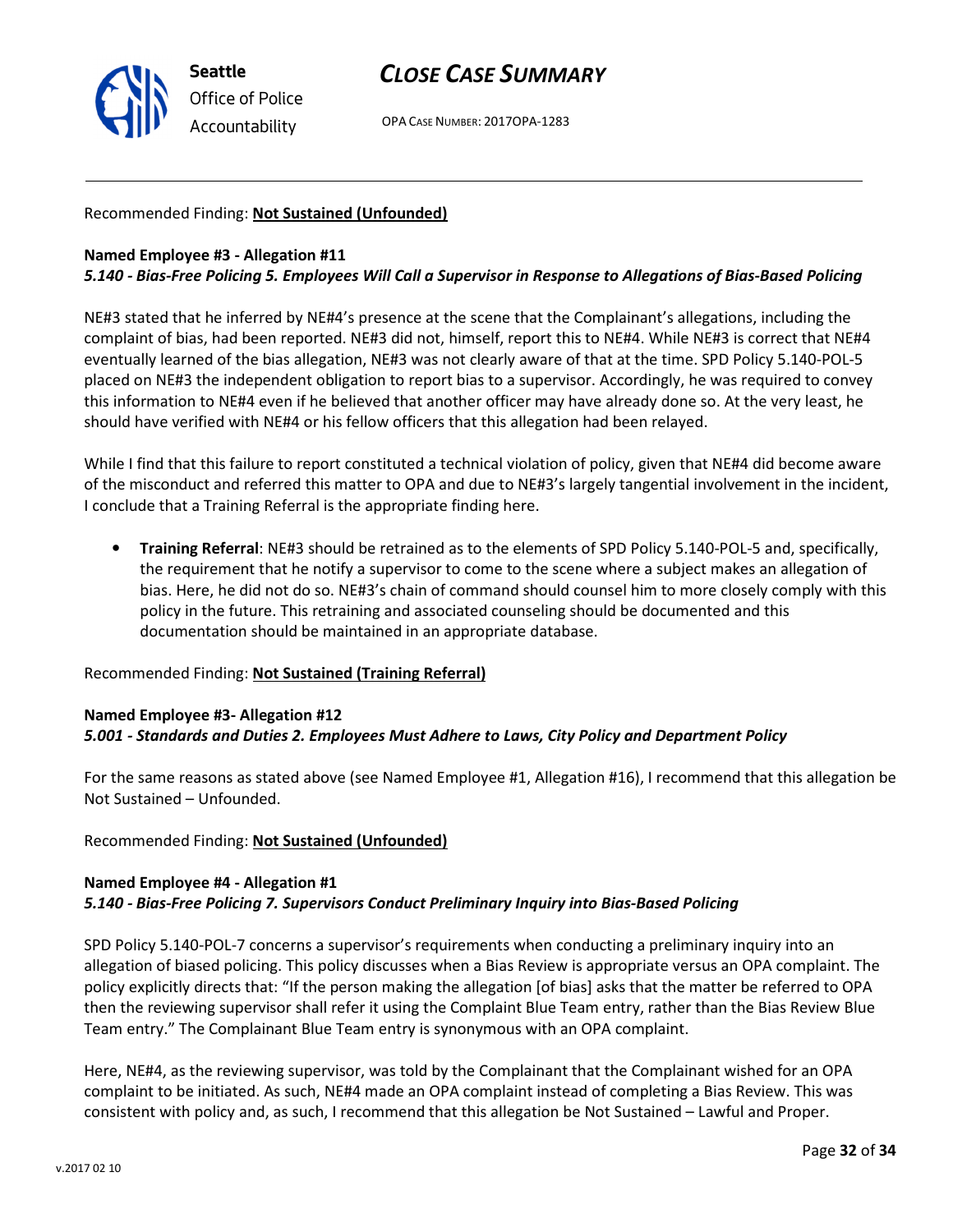

OPA CASE NUMBER: 2017OPA-1283

### Recommended Finding: Not Sustained (Lawful and Proper)

### Named Employee #4 – Allegation #2 5.140 - Bias-Free Policing 5.140–PRO-1 Handling a Bias-Based Policing Allegation

SPD Policy 5.140-PRO-1 set forth the specific responsibilities for supervisors when handling biased policing allegations. As is set forth in SPD Policy 5.140-POL-7, this policy also explains that where the subject wishes to file an OPA complaint, the supervisor will complete a Complaint Blue Team entry instead of a Bias Review. NE#4 did so here and, as explained above, he acted consistent with this policy.

For these reasons, I recommend that this allegation be Not Sustained – Lawful and Proper.

Recommended Finding: Not Sustained (Lawful and Proper)

#### Named Employee #4 – Allegation #3

## 5.002 - Responsibilities of Employees Concerning Alleged Policy Violations 2. Employees Will Assist Any Person Who Wishes to File a Complaint

SPD Policy 5.002-POL-2 directs that Department employees, including supervisors, will assist any person who wishes to file an OPA complaint. Here, NE#4 documented the Complainant's allegations of misconduct and referred them to OPA in a Complaint Blue Team entry. He told OPA that he further provided the Complainant with a business card containing OPA's phone number.

While not classified for investigation in this case, I have serious concerns with NE#4's professionalism during his interaction with the Complainant. He appeared annoyed at the outset because he was required to return to the precinct to retrieve the fingerprint scanner and then bring it to the scene. I am curious why he felt that way given that this was his job to do so. He began his conversation with the Complainant by telling him that he was required to return to the precinct which delayed his arrival. When the Complainant then asked if he could talk to NE#4 outside of the presence of the four officers surrounding him, NE#4 refused. When the Complainant indicated that he was afraid of the officers, NE#4 responded that this was "tough" and indicated that there was probable cause to arrest the Complainant for two charges. He further stated to the Complainant that no one had hit him, but it was unclear how he knew this given that he had not yet asked the Complainant what occurred.

While NE#4 ultimately took the Complainant's complaint and passed it on to OPA, he showed virtually no interest in what the Complainant was saying and provided no empathy. I find that this conduct and demeanor fell well below the standard for sergeants expected by both the Department and the community. I find it compelling that during his interaction with the officers, the Complainant repeatedly asked for a sergeant to come to the scene. Even though he felt bullied, harassed, and profiled by the officers, he still felt that a sergeant would bring reason to the situation and potentially remedy the harms that he suffered. That did not happen here.

Ultimately, though I find that NE#4 complied with the elements of the policy, I recommend that he receive Training Referral based on his lack of professionalism while screening the Complainant's allegations of misconduct.